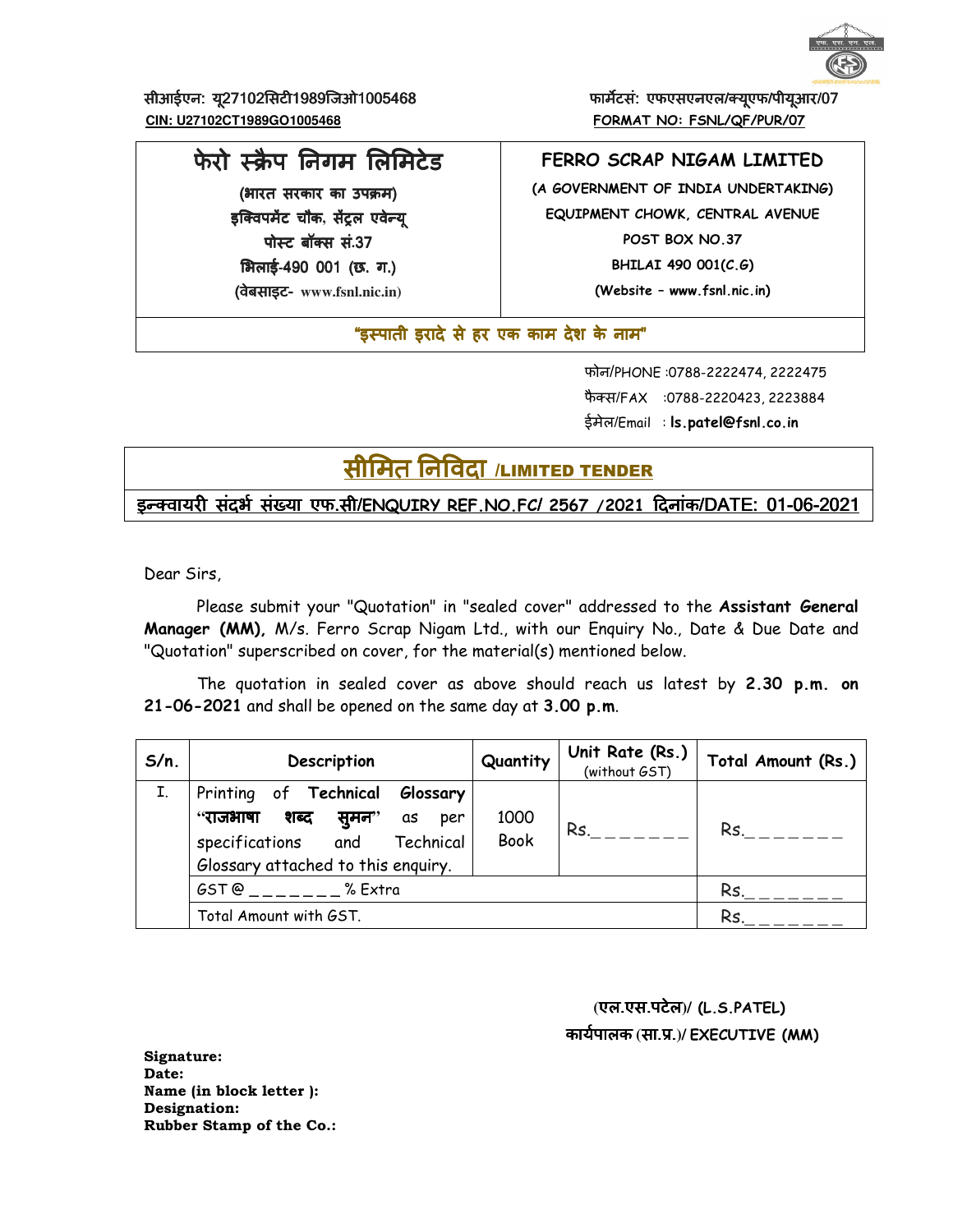

#### Note :-

- 1. The **terms & conditions** are shown in the separate **Annexure-I** enclosed herewith and confirm each point in your quotation.
- 2. Bidders may visit our Corporate Office between **9 am to 5 pm on working days** (except **2nd** & **4th** Saturdays and Sundays) for any clarification before submitting the offers.
- 3. **Each page should be signed by authorised signatory of the tenderer and name & designation should be mentioned along with rubber stamp/seal of the tenderer as a token of acceptance.**

Note:- Interested vendors for the item/job mentioned in this tender can apply for vendor registration by submitting vendor enlistment form available in our website www.fsnl.co.in for future participation in tenders after enlistment. Vendors who are already enlisted with FSNL can only participate in this tender.

> **(**एल.एस.पटेल**)/ (L.S.PATEL)** कायEपालक **(**सा.O.**)/ EXECUTIVE (MM)**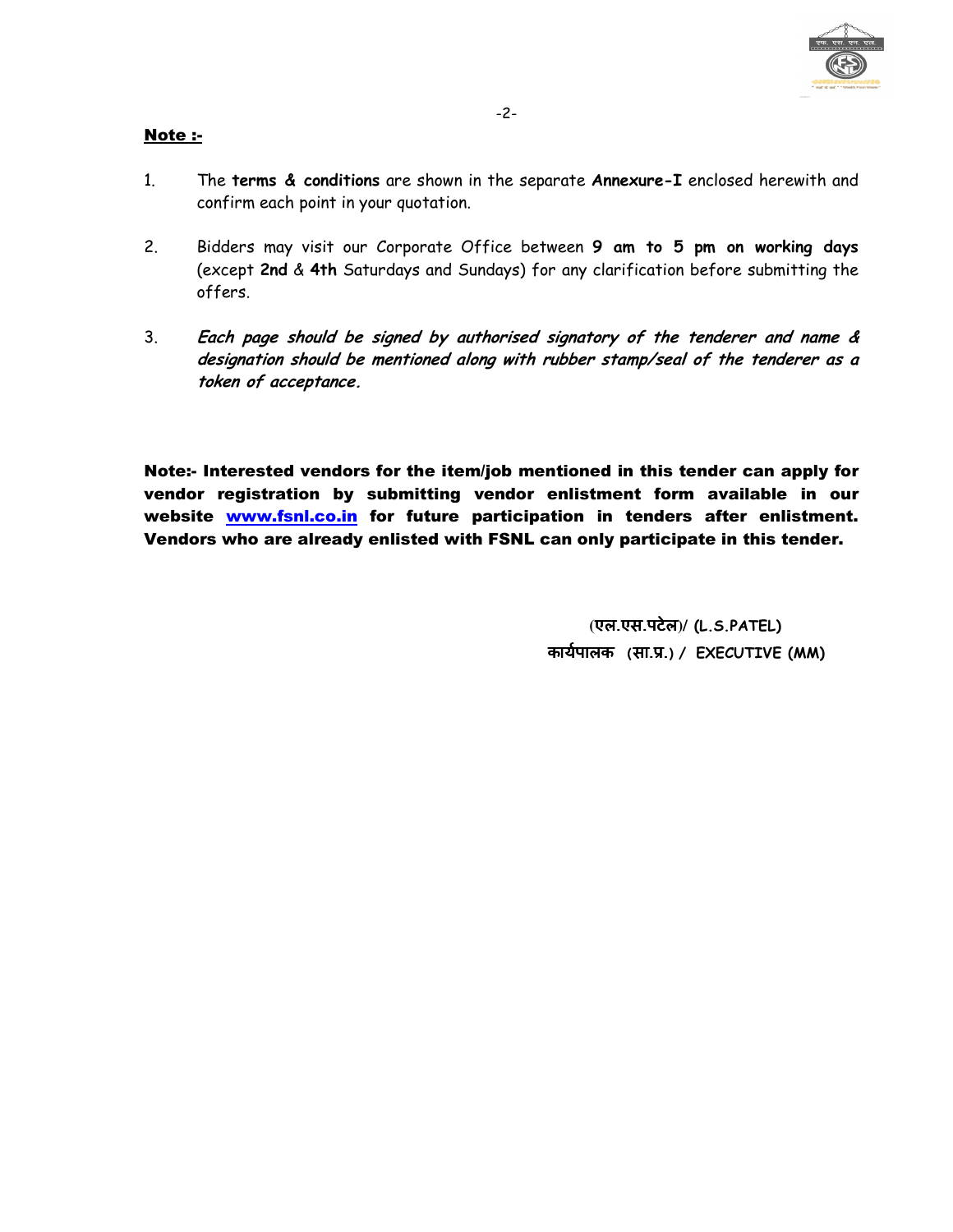

## Printing of Technical Glossary "राजभाषा शब्द सुमन"

| $S/n$ . | Description                   | Specification                 |
|---------|-------------------------------|-------------------------------|
| 1.      | Quantity                      | 1000 Book                     |
| 2.      | Quality of paper (Cover Page) | 170 GSM Art Paper Multicolour |
| 3.      | Inside Paper (Texts)          | 70 GSM                        |
| 4.      | Size of Paper                 | 4"Width and 5.5"Length        |
| 5.      | Printing                      | Multicolour                   |
| 6.      | Pictures                      | All Colourfull Picture        |
| 7.      | Construction/Fabrication      | Centre Pin                    |
| 8.      | Numbers of Pages              | 26                            |

#### **Specifications are as follows:-**

| Signature               |  |
|-------------------------|--|
| Name (in block letter)  |  |
| Designation :           |  |
| Rubber Stamp of the Co. |  |
|                         |  |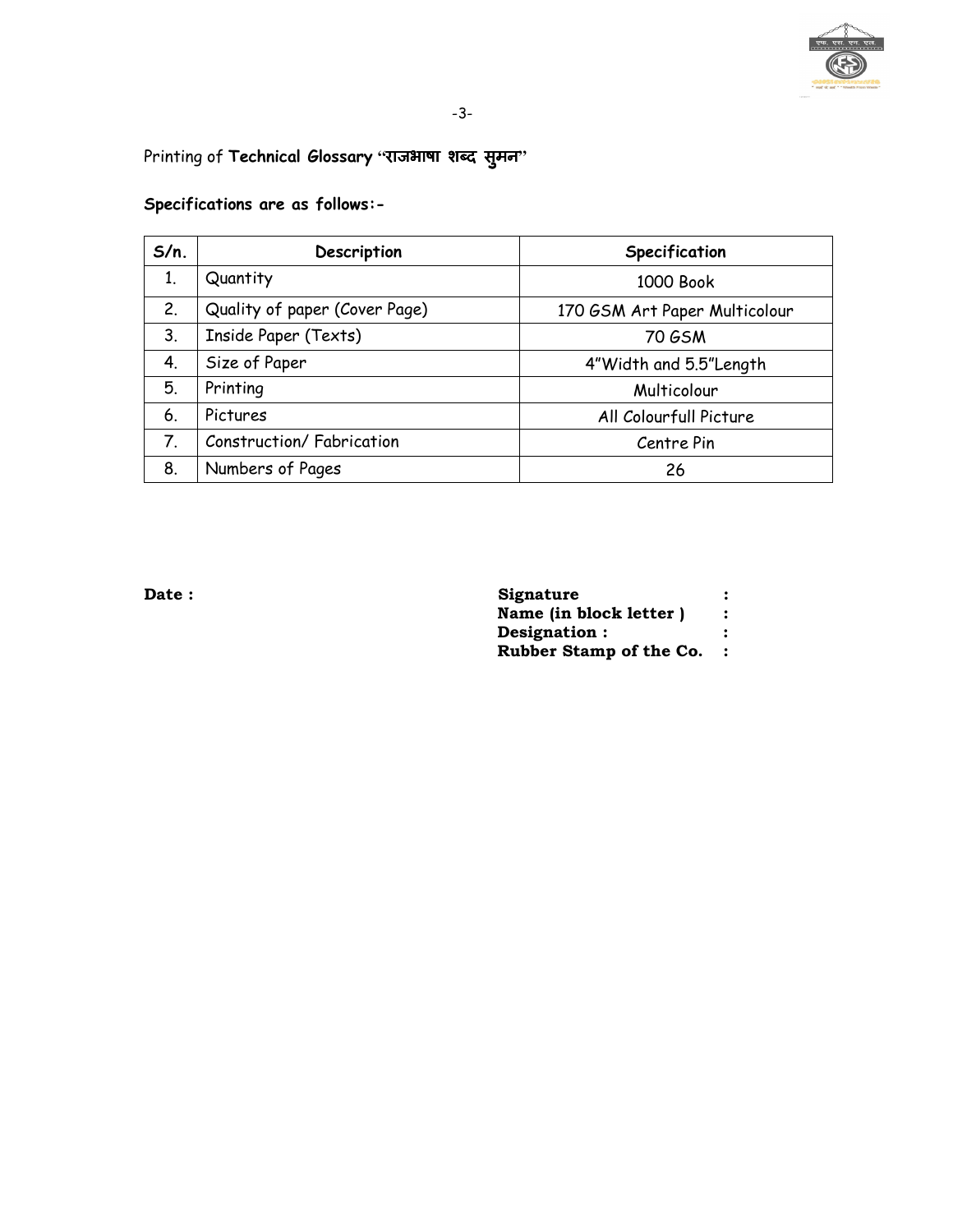



## फेरो स्क्रैप निगम लिमिटेड

## भारत सरकार का उपक्रम, इस्पात मंत्रालय के अधीन

## राजभाषा शब्द सुमन

### कार्यालयीन कार्य हेतु दैनंदिन प्रयोग में आने वाले द्विभाषी वाक्यांश



# तकनीकी शब्दावली **Technical Glossary**

| Signature               |  |
|-------------------------|--|
| Name (in block letter ) |  |
| Designation             |  |
| Rubber Stamp of the Co. |  |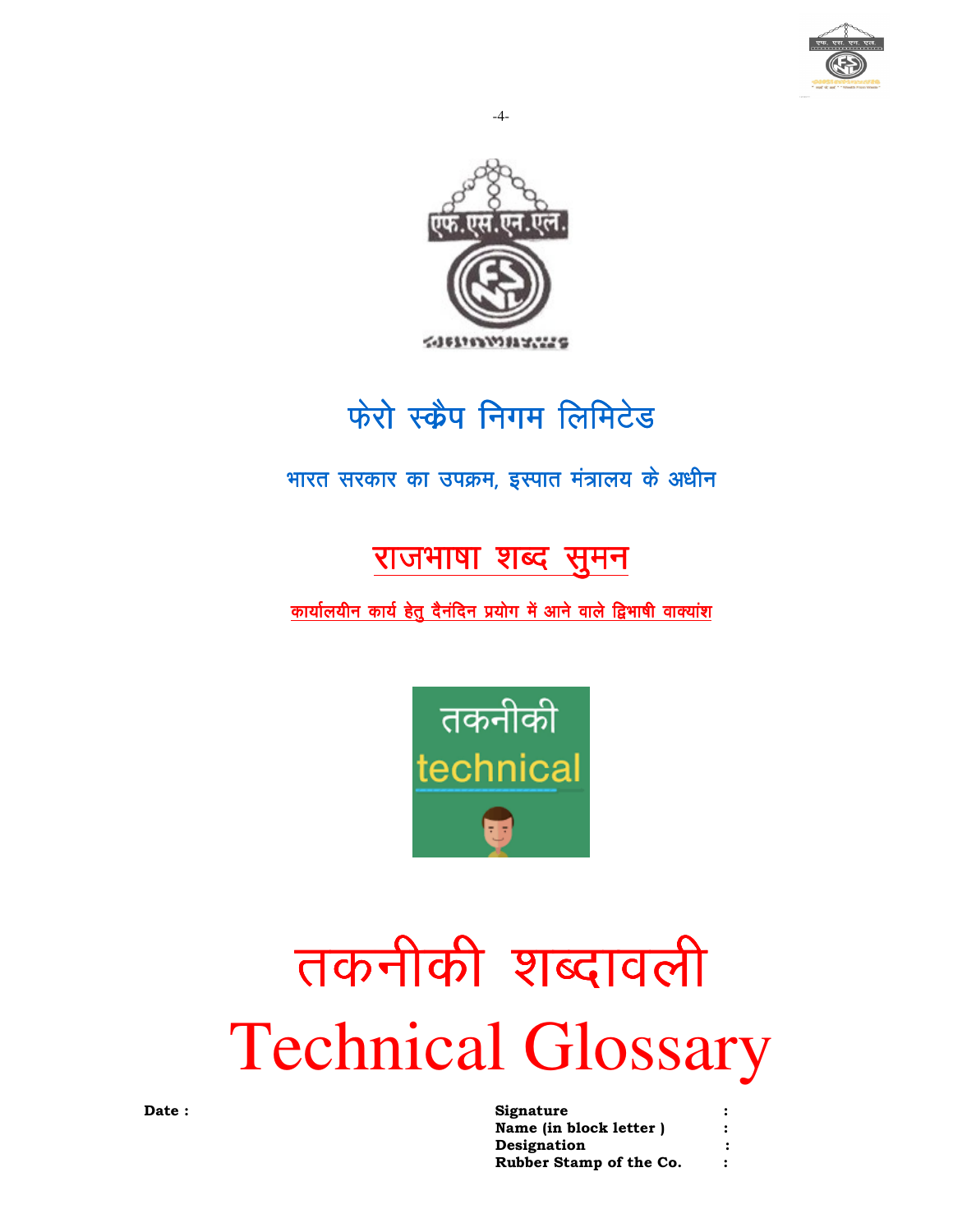

#### प्रस्तावना

फेरो स्क्वैप निगम लिमिटेड के माननीय प्रबंध निदेशक एवं अध्यक्ष, राजभाषा कार्यान्वयन समिति की प्रेरणा एवं भारत सरकार, इस्पात मंत्रालय के निर्देशानुसार कार्यालयीन कामकाज में अति–उपयोगी प्रचलित द्विभाषी वाक्यांशों एवं तकनीकी शब्दों को नए कलेवर में परोसा जा रहा है। जिसके माध्यम से आप नोटशीट पर त्वरित हिंदी के वाक्यांश लिख सकते हैं। अस्तु ! आपको ''राजभाषा शब्द सुमन'' का यह संकलन अति उपयोगी एवं प्रयोग परक

प्रतीत होगा । आशा है आप इसका उपयोग कर हिंदी के प्रयोग वृद्धि में सतत सहयोग प्रदान करेंगे ।

हिंदी प्रयोग वृद्धि हेतू निरंतर प्रयासरत,

राजभाषा विभाग फेरो स्कैप निगम लिमिटेड

Date:

Signature Name (in block letter)  $\colon$ Designation  $\cdot$ Rubber Stamp of the Co.  $\cdot$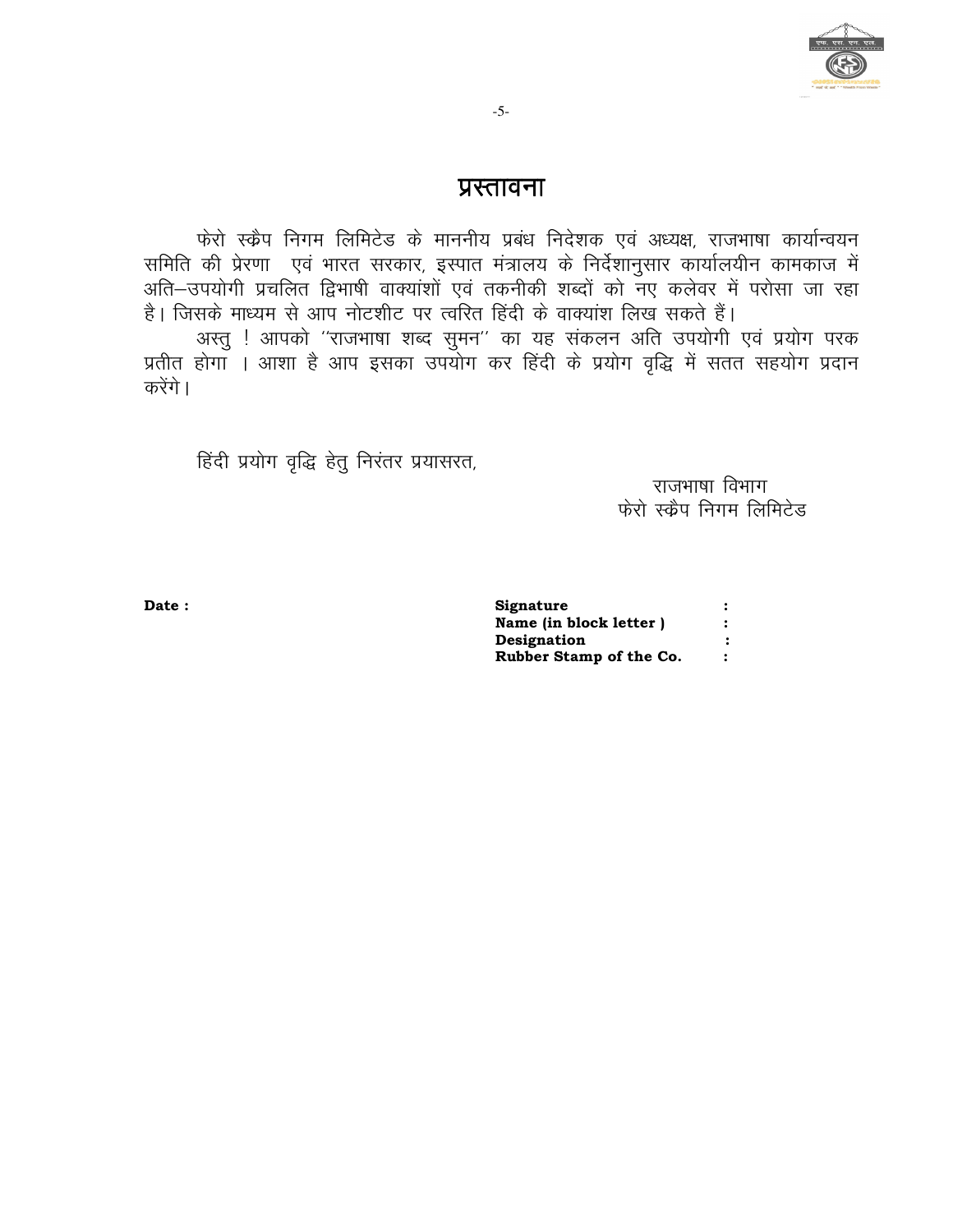#### राजभाषा संकल्प

फेरो स्क्रैप निगम लिमिटेड में कार्यरत कार्मिकों को राजभाषा हिंदी में कार्यालयीन कामकाज संपादित करने के लिए प्रेरणा, प्रोत्साहन एवं पुरस्कार प्रदान करना।

#### राजभाषा अधिनियम, 1963 -धारा 3(3)

राजभाषा अधिनियम, 1963 की धारा 3(3) के अंतर्गत् निम्नलिखित दस्तावेजों को द्विभाषी (हिंदी एवं अंग्रेजी) में जारी किया जाना है :-

- 1. संकल्प Resolution
- 2. सामान्य आदेश General Order
- 3. नियम Rules
- 4. अधिसूचनाएं Notifications
- 5. प्रशासनिक एवं अन्य प्रतिवेदन Administrative and other report
- 6. सरकारी कागजात Official Papers
- 7. प्रेस विज्ञप्तियॉ Press Communiques
- 8. संविदाएं Contracts
- 9. करार Agreement
- 10. अनुज्ञप्तियॉ Licences
- 11. अनुज्ञा-पत्र Permits
- 12. निविदा सूचनाएं Tender Notices
- 13. निविदा फार्म Tender Forms
- 14. संसद के सदन या सदनों के सम्मुख प्रस्तुत प्रशासनिक एवं अन्य प्रतिवेदन

Administrative and other reports iaid before a house or the house of parliament

इसमें जारी करने की पूर्ण जिम्मेदारी विभागीय प्रशासनिक प्रमुख Departmental Admn Chief अथवा हस्ताक्षरकर्ता अधिकारी (Signing Authority) की होगी ।

#### कमशः

| Signature               |  |
|-------------------------|--|
| Name (in block letter)  |  |
| Designation             |  |
| Rubber Stamp of the Co. |  |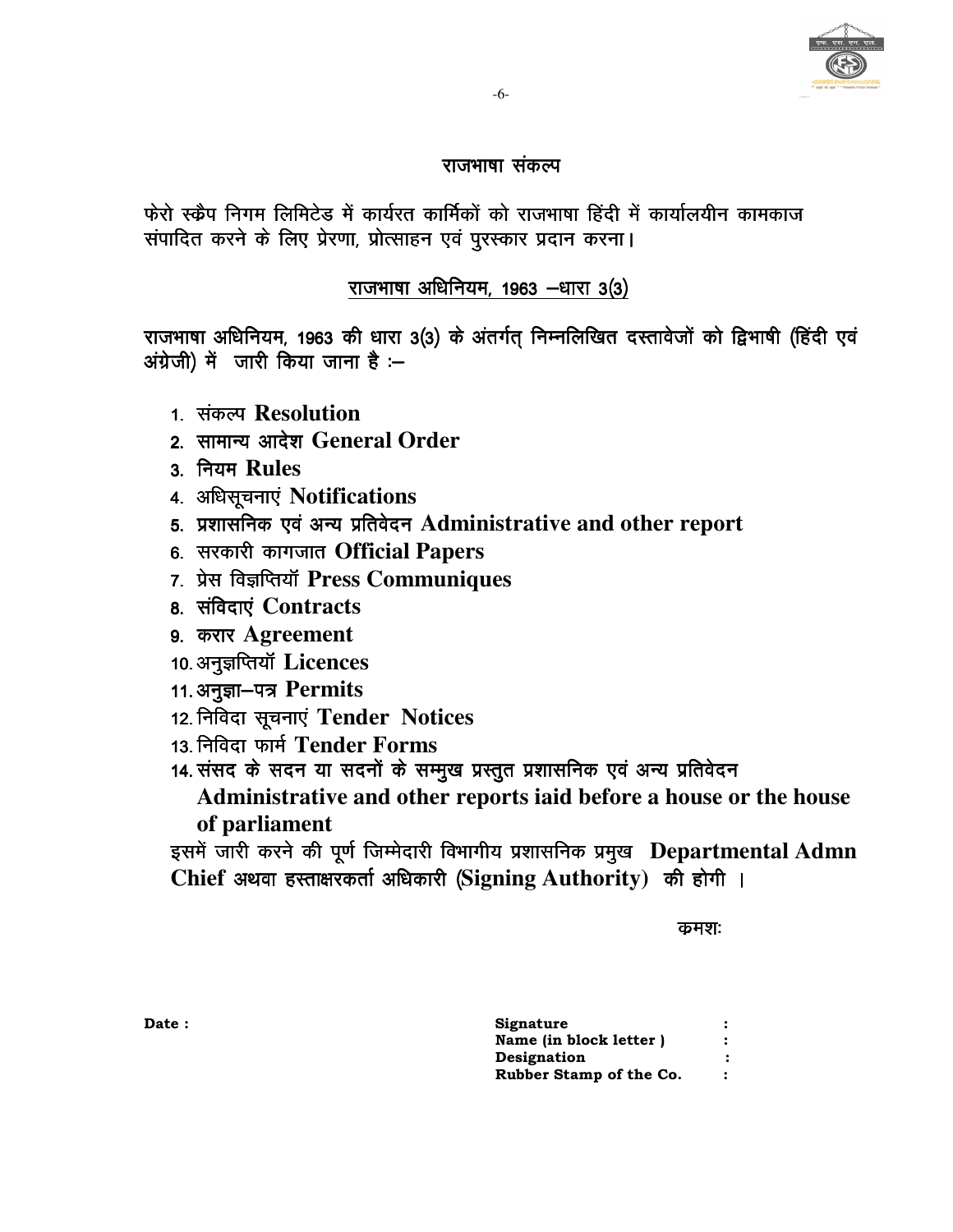

## ''क'', ''ख'' एवं ''ग'' क्षेत्र स्थित संस्थानों ∕ केन्द्रीय कार्यालयों ∕ प्रतिष्ठानों के लिए निर्धारित जॉच ''<br>बिन्दु

|                | जॉच बिन्दू                                               | उत्तरदायित्व                    |
|----------------|----------------------------------------------------------|---------------------------------|
| 1 <sub>1</sub> | धारा 3(3) का अनुपालन अर्थात् सामान्य आदेश अथवा           | हस्ताक्षरकर्ता अधिकारी प्रगति   |
|                | अन्य कागजातों को अनिवार्य रूप से द्विभाषी रूप में जारी   | प्रतिवेदन पर हस्ताक्षर करने     |
|                | करना                                                     | वाले विभाग / इकाई               |
|                |                                                          | प्रमुख / कार्मिक) एवं प्रशासन   |
|                |                                                          | प्रमुख                          |
| 2.             | राजभाषा नियम-5 के तहत् हिंदी में प्राप्त पत्रों के उत्तर | पत्र प्राप्त कर्ता / जारीकर्ता  |
|                | हिंदी में ही देना                                        | अधिकारी                         |
| $3_{-}$        | कार्यालयीन कामकाज राजभाषा में करने के लिए                | कार्यालय प्रमुख / राजभाषा       |
|                | अधिकारियों / कर्मचारियों को नियम विनिर्दिष्ट करना        | कार्यान्वयन समिति / इकाई        |
|                |                                                          | प्रमुख / कार्मिक) एवं प्रशासन   |
|                |                                                          | प्रमुख                          |
| 4.             | नियम 11 के तहत् फार्म, कोडो, मैनुअलों और गजट की          | प्रकाशन के लिए अनुमोदन          |
|                | सामग्री को द्विभाषी प्रकाशन                              | कर्ता अधिकारी                   |
| 5.             | "क" तथा "ख" एवं "ग" क्षेत्रों को भेजे जाने वाले पत्र     | हस्ताक्षरकर्ता / अनुमोदनकर्ता   |
|                | आदि हिंदी में या द्विभाषी में जारी करना                  | अधिकारी / कार्यालय              |
|                |                                                          | प्रमुख ⁄ राजभाषा  कार्यान्वयन   |
|                |                                                          | समिति इकाई प्रमुख / कार्मिक     |
|                |                                                          | एवं प्रशासन प्रमुख              |
| 6.             | "क" तथा "ख" क्षेत्रों में भेजे जाने वाले लिफाफों पर      | पत्र हस्ताक्षरकर्ता / कार्यालय  |
|                | हिंदी में पते लिखना                                      | प्रमुख / प्रेषण अनुभाग / इकाई   |
|                |                                                          | प्रमुख / इकाई कार्मिक एवं       |
|                |                                                          | प्रशासन प्रमुख                  |
| 7.             | मोहरों, नामपट्ट, साइनबोर्डों, आमंत्रण-पत्र आदि द्विभाषी  | संबंधित प्रभारी अधिकारी         |
|                | रूप में बनाना                                            |                                 |
| 8.             | नियम–12 के तहत् राजभाषा नीति के अनुपालन का               | संस्थान प्रमुख / कार्यालय       |
|                | उत्तरदायित्व एवं जवाबदेही                                | प्रमुख / कार्मिक) एवं प्रशासन   |
|                |                                                          | प्रमुख / इकाई  प्रमुख / कार्मिक |
|                |                                                          | एवं प्रशासन प्रमुख              |

कमशः

| <b>Signature</b>        |  |
|-------------------------|--|
| Name (in block letter)  |  |
| Designation             |  |
| Rubber Stamp of the Co. |  |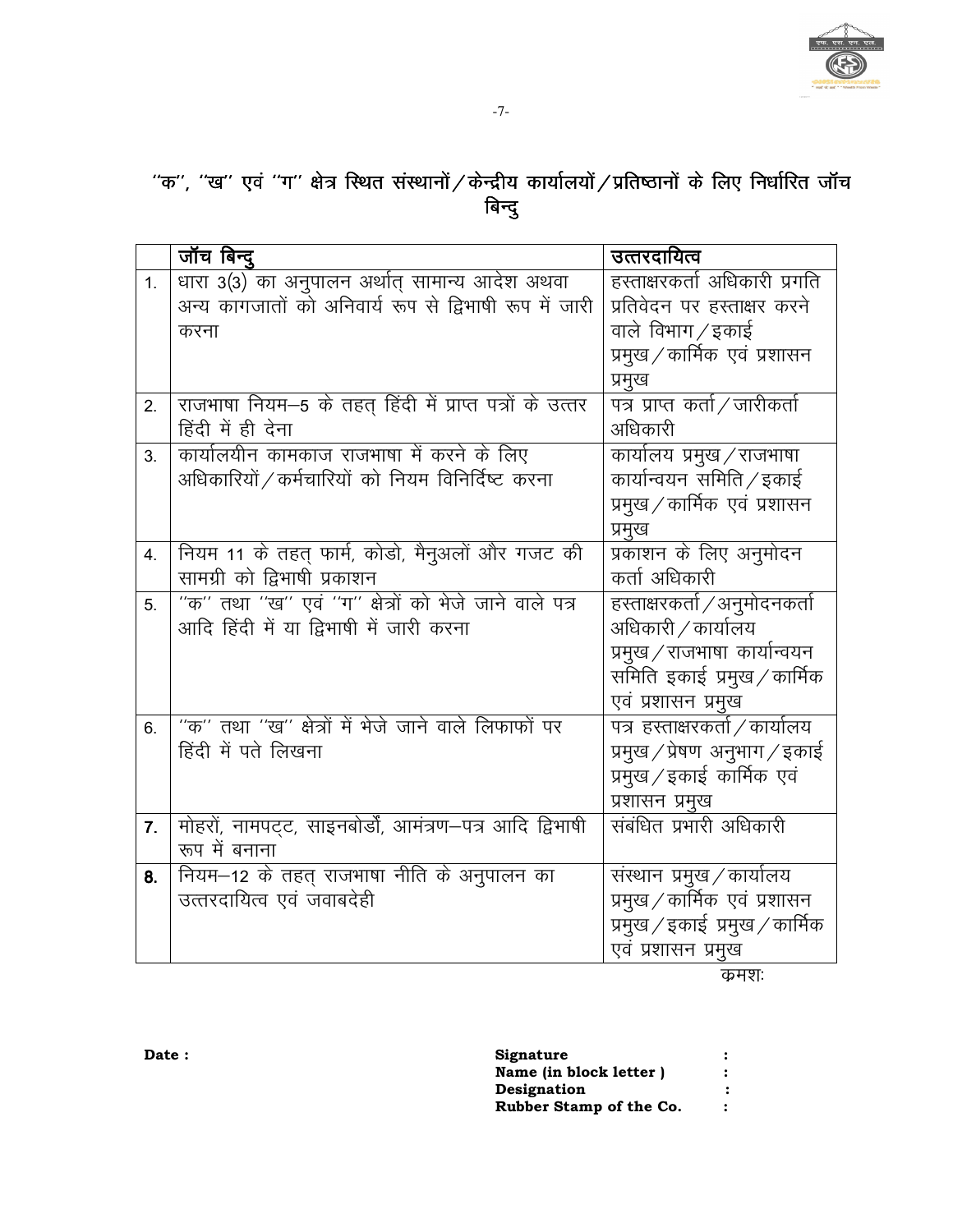

## तकनीकी शब्दावली

 $\frac{1}{2}$   $\frac{1}{2}$   $\frac{1}{2}$   $\frac{1}{2}$   $\frac{1}{2}$   $\frac{1}{2}$   $\frac{1}{2}$   $\frac{1}{2}$   $\frac{1}{2}$   $\frac{1}{2}$   $\frac{1}{2}$   $\frac{1}{2}$   $\frac{1}{2}$   $\frac{1}{2}$   $\frac{1}{2}$   $\frac{1}{2}$   $\frac{1}{2}$   $\frac{1}{2}$   $\frac{1}{2}$   $\frac{1}{2}$   $\frac{1}{2}$   $\frac{1}{2}$ 

|             | अंग्रेजी                   | हिन्दी                        |
|-------------|----------------------------|-------------------------------|
|             | English                    | Hindi                         |
| $\mathbf A$ |                            |                               |
|             | Arc furnace                | आर्क भट्ठी / आर्क फर्नेस      |
|             | Ash                        | राख                           |
|             | Aim                        | उद्धेश्य                      |
|             | Acid slag                  | अम्लीय धातुमल                 |
|             | Acceptance of tender       | निविदा की स्वीकृति            |
|             | <b>Accident risk</b>       | दुर्घटना जोखिम                |
|             | Accuracy test              | परिशुद्धता परीक्षण            |
|             | Achiever                   | लक्ष्य–प्राप्तकर्ता           |
|             | Administration             | प्रशासन                       |
|             | Advertise                  | विज्ञापन देना, विज्ञापित करना |
|             | Alloy                      | मिश्रधात्                     |
|             | Allowance                  | भत्ता, छूट                    |
|             | Apparatus                  | उपकरण                         |
|             | Apprentice                 | एपेंटिस                       |
|             | Assets                     | परिसंपत्ति                    |
|             | Automatic                  | स्वचालित                      |
|             | Automatic furnace          | स्वचालित भट्टी                |
| B           |                            |                               |
|             | <b>Basic Slag</b>          | मूल धातुमल / बेसिक स्लैग      |
|             | Bar steel                  | शलाका इस्पात                  |
|             | <b>Belt Conveyor</b>       | पट्टा वाहित / बेल्ट कन्वेयर   |
|             | <b>Bass emer Converter</b> | बेसमर परिवर्तक / कन्वर्टर     |
|             | <b>Billet</b>              | बिलेट                         |
|             | <b>Blast</b>               | धमन / ब्लास्ट                 |
|             | <b>Blast Furnace</b>       | ब्लास्ट फर्नेस /धमन भट्ठी     |
|             | Bloom                      | ब्लूम<br>बालिंग               |
|             | Balling                    |                               |
|             | <b>Bush</b>                | बुश                           |
| $\mathbf C$ |                            |                               |
|             | <b>Cast Iron</b>           | कास्ट आयरन, ढलवा लोहा         |
|             | Cast steel                 | कास्ट स्टील, ढ़लवां इस्पात    |
|             | Coal                       | कोयला                         |
|             | Coke oven                  | कोक ओवन                       |

| <b>Signature</b>        |  |
|-------------------------|--|
| Name (in block letter)  |  |
| Designation             |  |
| Rubber Stamp of the Co. |  |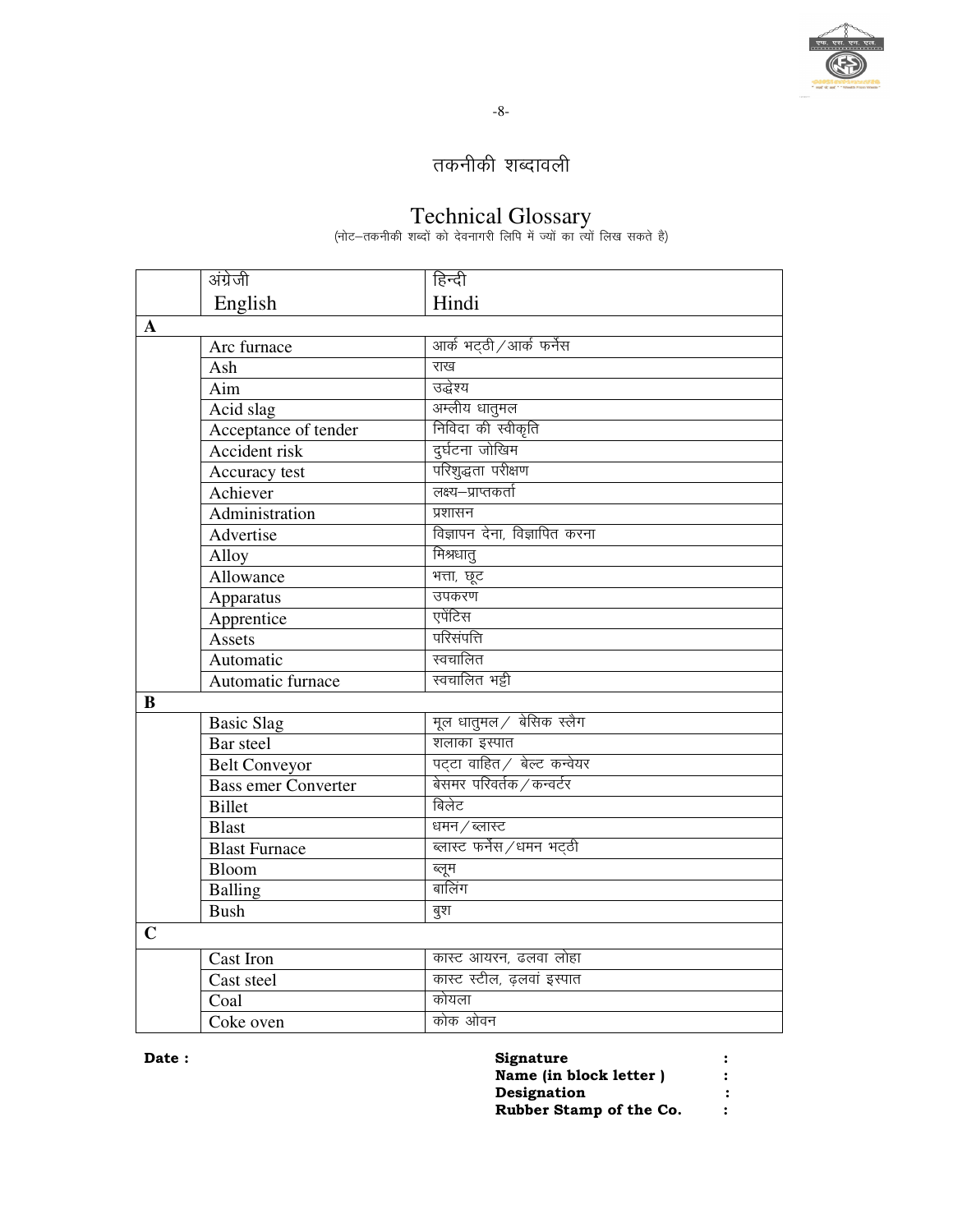|   | अंग्रेजी               | हिन्दी                            |
|---|------------------------|-----------------------------------|
|   | English                | Hindi                             |
|   | Compressor             | कम्प्रेसर                         |
|   | Converter              | परिवर्तक / कन्वर्टर               |
|   | <b>Converter Belt</b>  | वहित पट्टा / कनवर्टर बेल्ट        |
|   | Coupling               | युग्मन,कप्लिंग                    |
|   | Coolant                | कुलेंट                            |
|   | Copper cable           | कॉपर केबल                         |
|   | Coal dust              | कोल डस्ट / कोयले का चूरा          |
|   | Computer               | संगणक / कंप्यूटर                  |
|   | Contract               | ठेका                              |
|   | Crane                  | क्रेन                             |
|   | Crew                   | कर्मीदल                           |
|   | Crude steel            | अपरिष्कृत इस्पात                  |
|   | Cylinder               | सिलेंडर                           |
| D |                        |                                   |
|   | Dumper                 | डम्पर                             |
|   | Dozer                  | डोजर                              |
|   | Dragroap               | ड्रेगरोप                          |
|   | Dump-Pit               | डम्प पिट                          |
|   | Dust                   | डस्ट /धूल                         |
|   | Drop-ball              | ड्राप बॉल                         |
|   | Driver                 | ड्राइवर / चालक                    |
|   | Debris                 | डेबरीस / मलबा                     |
|   | <b>Drill</b>           | डिल, बरमा                         |
|   | Drilling               | प्रवेधा                           |
|   | Dumping                | ढ़ेर लगाना, पाटना                 |
|   | Direct steel making    | प्रत्यक्ष इस्पात निर्माण          |
| E |                        |                                   |
|   | Electric               | विद्युत                           |
|   | Electrician            | विद्युतकार / इलेक्ट्रीशियन        |
|   | Electrical             | इलेक्ट्रीकल / विद्युतीय           |
|   | Engine                 | इंजन                              |
|   | Excavator              | एक्सकावेटर                        |
|   | Electromagnet          | इलेक्ट्रोमैग्नेट                  |
|   | Electrode              | इलेक्ट्रोड                        |
|   | Earth moving machinery | अर्थ मूविंग मशीनरी / भूमिगत उपकरण |
|   | Electric furnace       | विद्युत भटठी                      |
|   | Electroplating         | वैद्युत लेप                       |
|   | Explosive              | विस्फोटक                          |

| <b>Signature</b>        | : |
|-------------------------|---|
| Name (in block letter)  |   |
| Designation             | : |
| Rubber Stamp of the Co. |   |

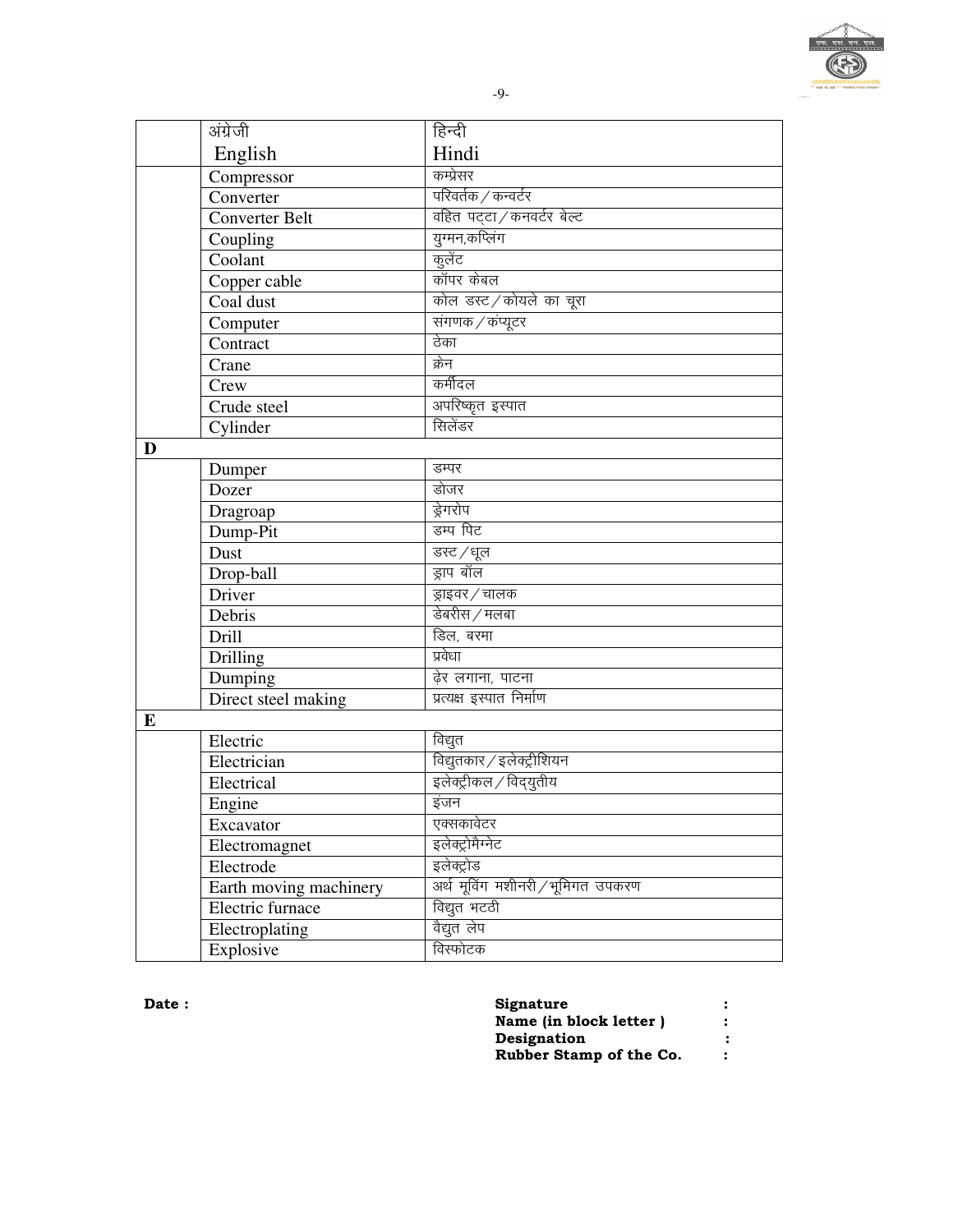

|              | अंग्रेजी                | हिन्दी                 |
|--------------|-------------------------|------------------------|
|              | English                 | Hindi                  |
| $\mathbf{F}$ |                         |                        |
|              | Foreman                 | फोरमैन                 |
|              | Feeder                  | प्रमरभ $\sqrt{ }$ फीडर |
|              | Fitter                  | फिटर                   |
|              | Ferro-Silicon           | फेरोसिलिकान            |
|              | Ferro Chromium          | फेरो क्रोमियम          |
|              | Fitting                 | फिटींग                 |
|              | Furnace                 | फर्नेस /भट्ठी          |
|              | Fulfill                 | फुलफिल / प्रतिपूर्ति   |
|              | Fire                    | फायर / आग              |
|              | Fire Extinguisher       | अग्निशामक              |
|              | Factory                 | कारखाना                |
|              | Fuel                    | ईंधन                   |
| G            |                         |                        |
|              | Gas-Cutter              | गैस कटर                |
|              | Gas-cutting             | गैस कटिंग              |
|              | Grease                  | ग्रीस                  |
|              | Grade                   | ग्रेड                  |
|              | Gas                     | गैस                    |
|              | Guide line              | गाईड लाईन/दिशा-निर्देश |
|              | Godown                  | गोदाम                  |
|              | Goods shed              | माल शेड                |
| H            |                         |                        |
|              | Hammering               | हेमरिंग/धन ताड़न       |
|              | Helmet                  | हेलमेट                 |
|              | <b>High Volt</b>        | हाई वोल्ट / उच्च शक्ति |
|              | <b>High Pressure</b>    | हाई प्रेशर/उच्च दाब    |
|              | Helper                  | हेल्पर                 |
|              | Hole                    | होल $/$ छिद्र          |
|              | Heavy equipment         | मारी उपस्कर            |
|              | Heavy industry          | भारी उदयोग             |
|              | Heavy vehicle           | भारी वाहन              |
|              | High pressure           | उच्च दबाव              |
|              | Highly skilled mechanic | अतिकुशल मैकेनिक        |
| $\mathbf I$  |                         |                        |
|              | Iron                    | आयरन / लौह             |
|              | Ingot                   | इंनगॉट / पिंड          |
|              | Iron Ore                | आयरन ओर / लौह अयस्क    |
|              | Industrial ore          | औद्योगिक अयस्क         |
|              | Iron foundry            | लौह ढ़लाईशाला          |
|              | Iron ore lump           | लौह अयस्क गांठ / पिंडक |

| Signature               | : |
|-------------------------|---|
| Name (in block letter)  | : |
| Designation             |   |
| Rubber Stamp of the Co. | ∶ |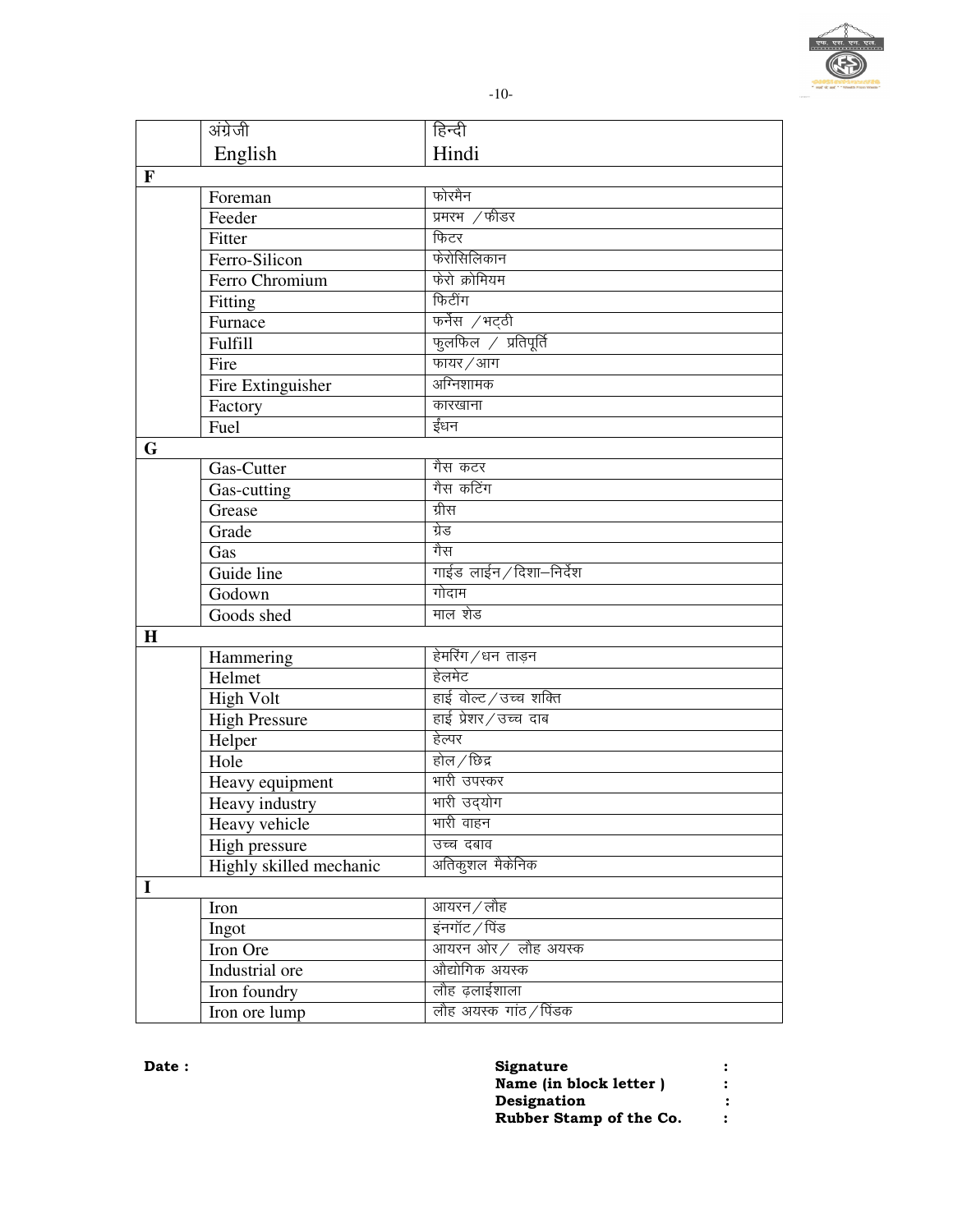

|              | अंग्रेजी         | हिन्दी                     |
|--------------|------------------|----------------------------|
|              | English          | Hindi                      |
| $\bf J$      |                  |                            |
|              | Jack             | जैक                        |
|              | Jumping          | जंपिंग                     |
|              | Job production   | कार्य उत्पादन              |
|              | job description  | कार्य विवरण                |
|              | Job grade        | कार्य श्रेणी               |
|              | Job work         | छुटपुट काम/फुटकर काम       |
|              | Job study        | कार्य अध्ययन               |
|              | Joint sector     | संयुक्त क्षेत्र            |
|              | Joint venture    | संयुक्त उद्यम              |
| K            |                  |                            |
|              | Knot             | नॉट $/$ गॉठ                |
|              | Key              | आधारभूत, मूल, मुख्य, कुंजी |
|              | Key industry     | आधारभूत उद्योग             |
|              | Key map          | मूल नक्शा                  |
|              | Keypost          | मुख्य पद                   |
|              | Kilovolt         | किलोवोल्ट                  |
|              | Know-how         | जानकारी                    |
|              | Knowledgeable    | जानकार / ज्ञाता            |
| L            |                  |                            |
|              | Ladle            | लैडल                       |
|              | Lime Stone       | लाईम स्टोन/चूना पत्थर      |
|              | Labour           | लेबर/मजदूर                 |
|              | Lubricant        | लुब्रीकेंट                 |
|              | Lancing          | लांसिंग                    |
|              | Laboratory       | प्रयोगशाला                 |
|              | Labour agreement | श्रमिक करार                |
|              | Leakage          | रिसाव, रिसना               |
|              | Licence          | अनुज्ञप्ति, लाइसेन्स       |
|              | Light house      | प्रकाश स्तंभ               |
|              | Light industry   | हल्का उदयोग                |
|              | Lowest tender    | न्यूनतम निविदा             |
| $\mathbf{M}$ |                  |                            |
|              | Material         | मटेरियल / सामग्री          |
|              | Maintenance      | मेन्टेनेंस / अनुरक्षण      |
|              | Manager          | मैनेजर / प्रबंधक           |
|              | Muck             | मक्                        |
|              | Matric-ton       | मेंट्रीक टन                |

| <b>Date :</b> | Signature               |  |
|---------------|-------------------------|--|
|               | Name (in block letter)  |  |
|               | <b>Designation</b>      |  |
|               | Rubber Stamp of the Co. |  |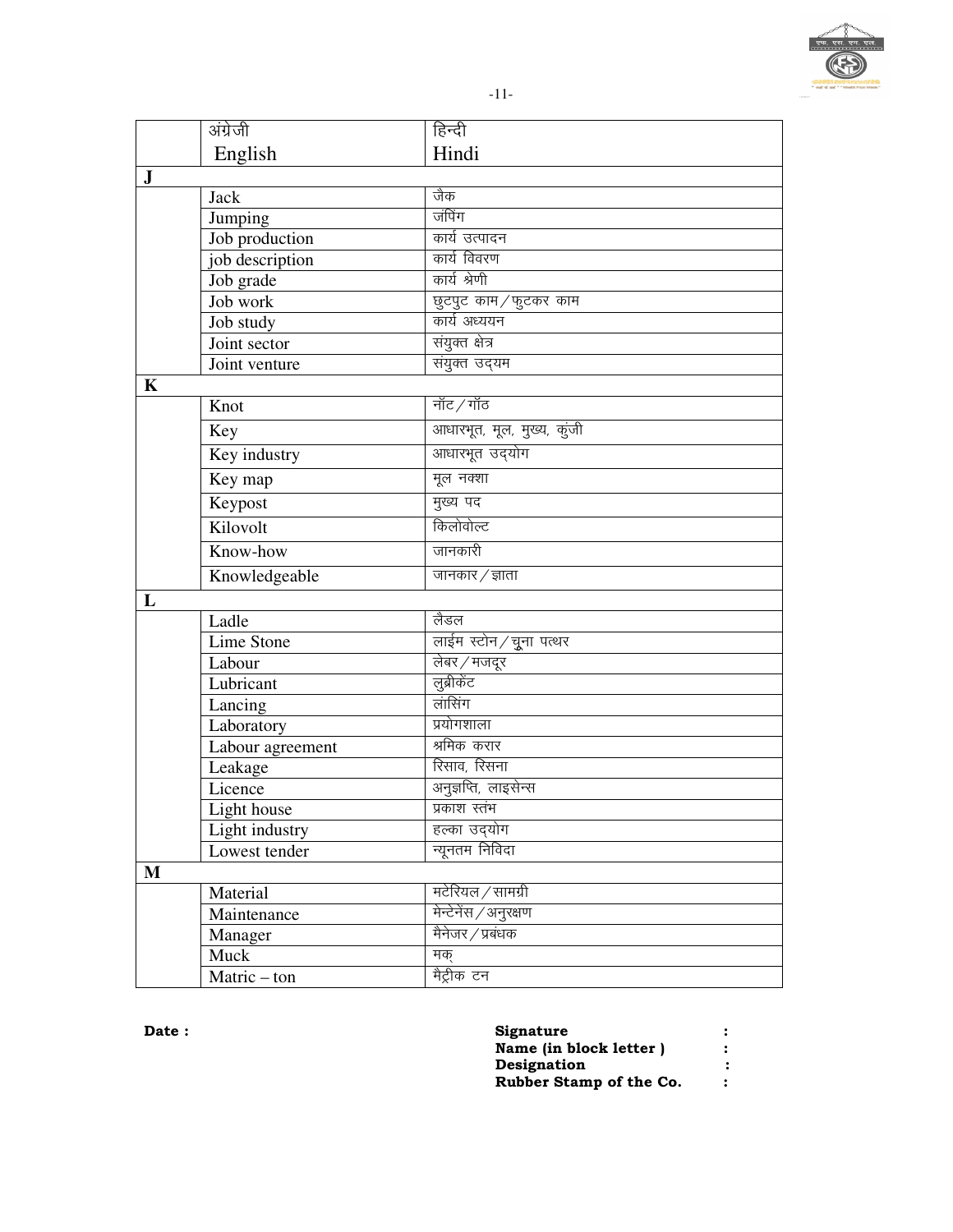|             |                      | $-12-$                              |
|-------------|----------------------|-------------------------------------|
|             | अंग्रेजी             | हिन्दी                              |
|             | English              | Hindi                               |
|             | Magnet               | मैग्नेट / चुम्बक                    |
|             | Machine              | मशीन, यंत्र                         |
|             | Machine shop         | यंत्रशाला                           |
|             | Materials management | सामग्री प्रबंधन                     |
|             | Mechanic             | मिस्त्री, मेकैनिक                   |
|             | Mechanical           | यांत्रिक                            |
|             | Mining               | खनन                                 |
|             | Motor                | मोटर                                |
| N           |                      |                                     |
|             | Nitrogen             | नाइट्रोजन                           |
|             | Nose plyer           | नोस प्लायर                          |
|             | Natural ore          | प्राकृतिक अयस्क                     |
|             | Natural steel        | प्राकृतिक इस्पात                    |
|             | Nickel steel         | निकिल इस्पात                        |
|             | Notified area        | अधिसूचित क्षेत्र                    |
|             | Nichrome             | नाइक्रोम                            |
| $\mathbf 0$ |                      |                                     |
|             | Oil hardend steel    | तैल कठोरित इस्पात                   |
|             | Occupation           | व्यवसाय, धंधा                       |
|             | Office               | कार्यालय                            |
|             | Off duty             | काम के बाद, काम पर न होना, खाली दिन |
|             | <b>Omission</b>      | लोप, चूक                            |
|             | On call              | कार्य– बुलावा                       |
|             | On demand            | मांगने पर                           |
|             | On duty              | काम पर, ड्यूटी पर                   |
|             | On line              | ऑन लाइन/ लाइन पर                    |
|             | Open day             | मुक्त दिवस / कार्य दिवस             |
|             | Open delivery        | खुली सुपुर्दगी                      |
|             | Open door system     | मुक्त द्वार व्यवस्था                |
|             | Opening              | उद्घाटन                             |
| ${\bf P}$   |                      |                                     |
|             | Package              | पैकेज                               |
|             | Package deal         | पैकेज सौदा                          |
|             | Packing              | पैकिंग करना, बांधना                 |
|             | Packing and marking  | पैक करना और चिन्ह लगाना             |
|             | Packung list         | पैकिंग सूची                         |
|             | Paid-up capital      | प्रदत्त पूंजी                       |
|             | Pamphlet             | पैम्पलेट                            |
|             | Panel                | पैनल                                |

| <b>Signature</b>        |  |
|-------------------------|--|
| Name (in block letter)  |  |
| Designation             |  |
| Rubber Stamp of the Co. |  |

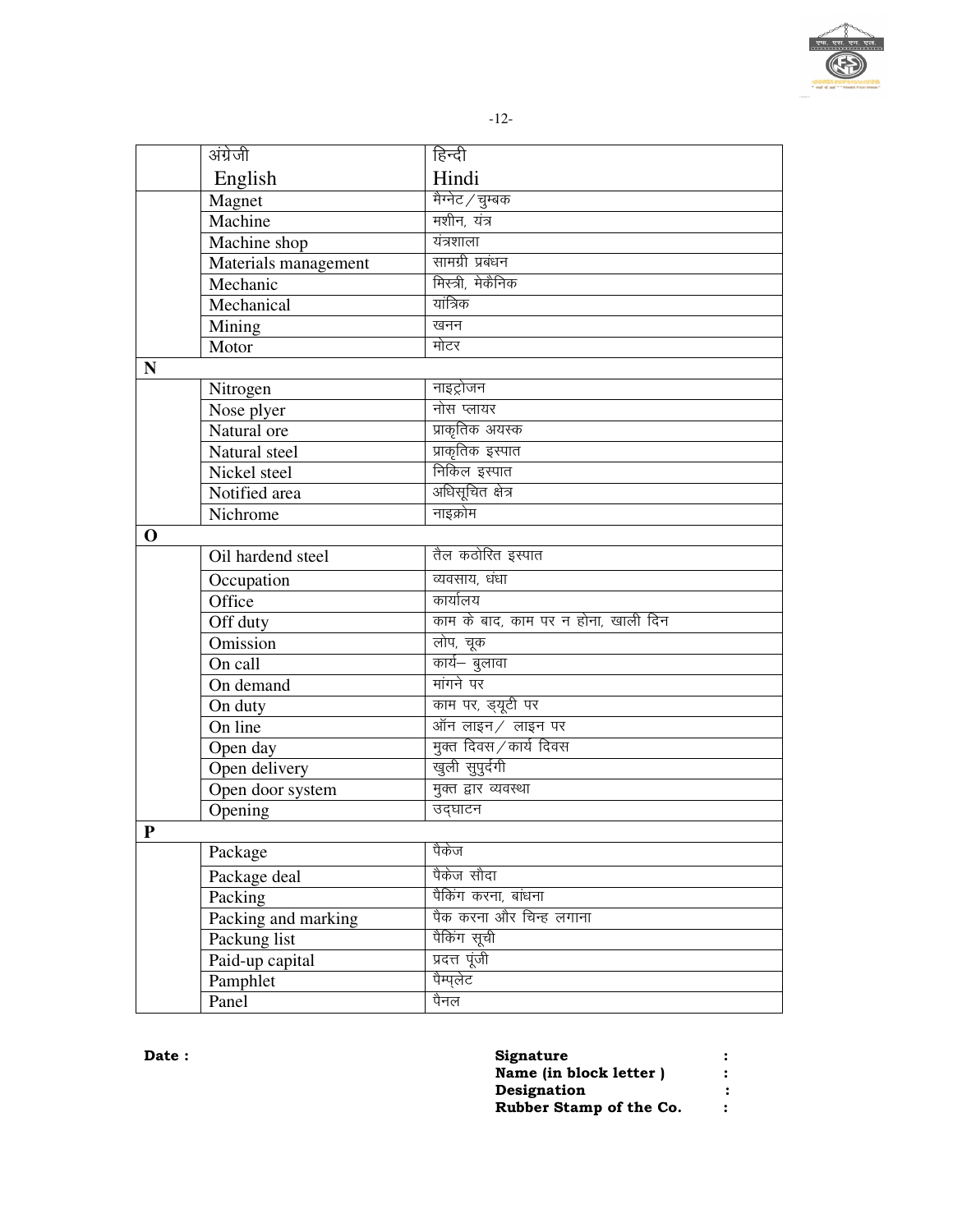

|         | अंग्रेजी             | हिन्दी                    |
|---------|----------------------|---------------------------|
|         | English              | Hindi                     |
|         | Painter              | पेंटर, चित्रकार           |
|         | Parcel               | पार्सल                    |
|         | Part                 | पुर्जा                    |
|         | Partial modification | आंशिक संशोधन              |
|         | Pass                 | पास / प्रवेश—पत्र         |
|         | Paste                | पेस्ट                     |
|         | Patent               | पेटेन्ट                   |
|         | Pension              | पेंशन                     |
|         | Perforating machine  | छिद्रण मशीन               |
| $\bf R$ |                      |                           |
|         | <b>Raw Material</b>  | कच्चा सामग्री, रॉ मटैरियल |
|         | Ring                 | रिंग                      |
|         | Radiator             | रेडियेटर                  |
|         | Rusting              | जंग लगना                  |
|         | Recycling            | रिसाइक्लिंग / पुनश्चक्रण  |
|         | Recovery             | रिकवरी, पुनःप्राप्ति      |
|         | R-Product            | रि-प्रोडक्ट               |
|         | Reduction            | क्मी                      |
|         | Rail steel           | रेल इस्पात                |
|         | Rail mill            | रेल मिल                   |
|         | Rejected goods       | अस्विकृत माल              |
|         | Refinery             | परिष्करणी, परिष्करणशाला   |
|         | Removel              | हटाया जाना                |
|         | Repairable           | मरम्मत योग्य              |
|         | Reflux               | पश्चवाही                  |
|         | Reserve stock        | आरक्षित माल, रिजर्व स्टॉक |
|         | Resource             | संसाधन, रिसोर्स           |
| S       |                      |                           |
|         | Scrap                | स्क्रैप                   |
|         | Slag                 | स्लैग                     |
|         | Silicon              | सिलिकॉन                   |
|         | Side                 | साइड                      |
|         | Separator            | सेपरेटर                   |
|         | Separator Operator   | सेपरेटर ऑपरेटर            |
|         | <b>Skull</b>         | स्कल                      |
|         | Sinter               | सिंटर                     |
|         | Steering             | स्टेरिंग                  |
|         | Slag Pot             | धातुमल पात्र              |
|         | Shaft                | शॉफ्ट                     |
|         | Spring               | रिप्रंग                   |

| <b>Signature</b>        |   |
|-------------------------|---|
| Name (in block letter)  |   |
| Designation             | : |
| Rubber Stamp of the Co. |   |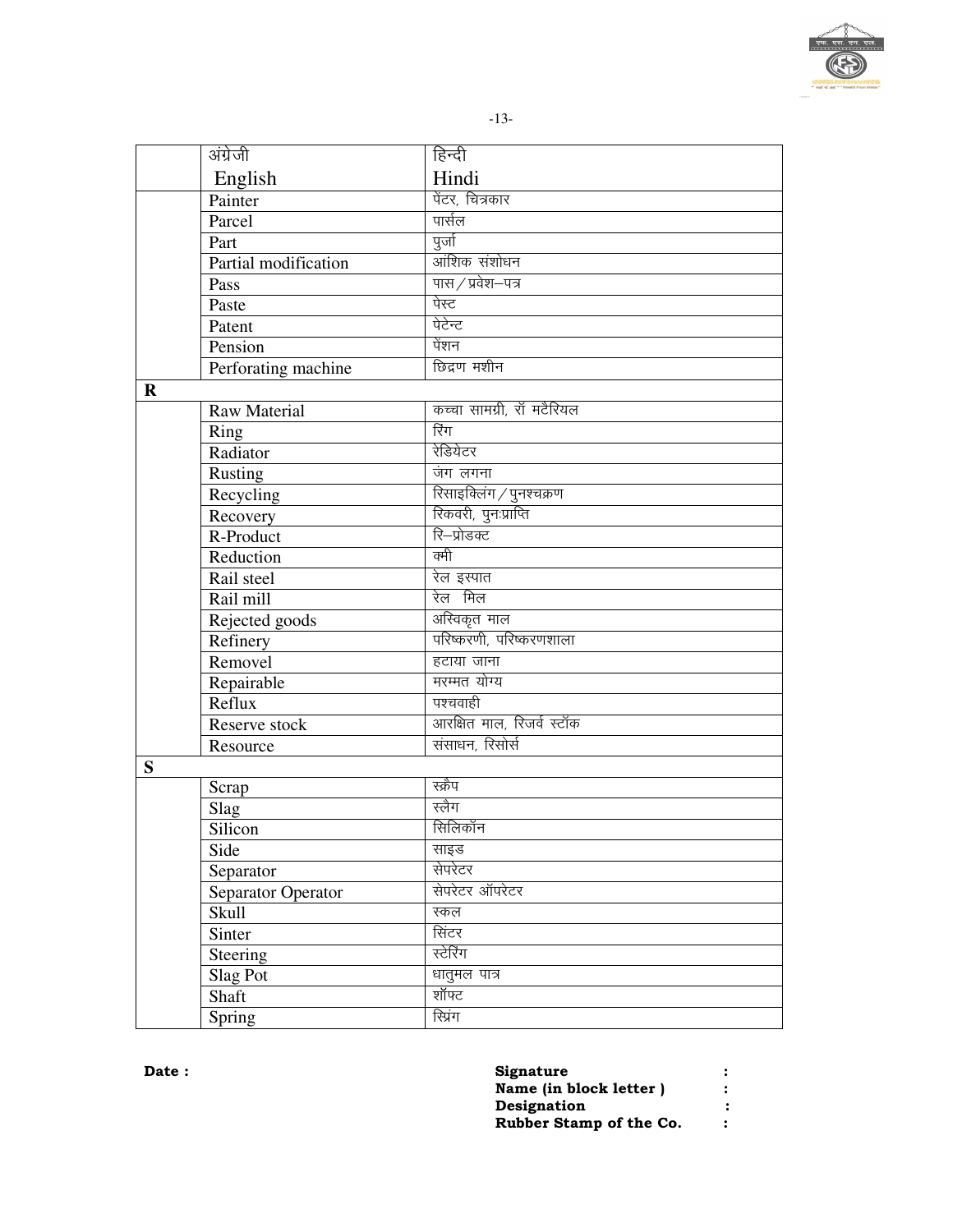

|              | अंग्रेजी                       | हिन्दी                |
|--------------|--------------------------------|-----------------------|
|              | English                        | Hindi                 |
|              | Store keeper                   | स्टोरकीपर / भणडार पाल |
|              | Sefty                          | सेफ्टी / सुरक्षा      |
|              | <b>Short Circuit</b>           | शार्ट सर्किट          |
| T            |                                |                       |
|              | Tap                            | टैप ⁄ नल              |
|              | Tap Hole                       | निकास छिद्र           |
|              | Tapping                        | निकासन / टपकना        |
|              | <b>Technical Specification</b> | तकनीकी विनिर्देश      |
|              | <b>Time Office</b>             | समय कार्यालय          |
|              | Time Keeper                    | टाइम कीपर/ समय पालक   |
|              | Tender                         | टेण्डर / निविदा       |
|              | Temperature                    | टेम्प्रेचर / तापमान   |
|              | <b>Time Bound</b>              | समयबद्ध               |
|              | <b>Time Limit</b>              | समय सीमा              |
|              | Target                         | टारगेट ∕लक्ष्य        |
|              | Turnover                       | टर्नओवर               |
|              | Toolbox                        | टूलबॉक्स              |
|              | Truck                          | ट्रक                  |
|              | Tool kit                       | टूल कीट               |
|              | Transmission                   | ट्रांसमिशन            |
| U            |                                |                       |
|              | Unicode                        | यूनिकोड               |
|              | Ultraviolet                    | पराबैंगनी             |
|              | Union                          | यूनियन                |
|              | Unique                         | यूनिक / अद्वितीय      |
|              | <b>Utility</b>                 | युटिलिटी / उपयोगिता   |
|              | Union joint                    | यूनियन ज्वाइंट        |
|              | Uranium                        | यूरेनियम              |
|              | Unit                           | इकाई                  |
|              | <b>Unit Head</b>               | इकाई प्रमुख           |
|              |                                |                       |
| $\mathbf{V}$ |                                |                       |
|              | Van                            | वैन                   |
|              | Vacuum                         | वैक्यूम / निर्वात     |
|              | Vacuum cleaner                 | वैक्यूम क्लीनर        |
|              | Vendor                         | वेंडर / विक्रेता      |
|              | Verification                   | वेरीफिकेशन / सत्यापन  |
|              | Variety                        | वेराइटी / विविध       |
| W            |                                |                       |
|              | Wagon-loadings                 | वैगनलोडिंग            |
|              | Washer                         | वाशर                  |
|              | Work shop                      | वर्कशाप / कार्यशाला   |

| <b>Signature</b>        |   |
|-------------------------|---|
| Name (in block letter)  | : |
| Designation             | : |
| Rubber Stamp of the Co. | ∶ |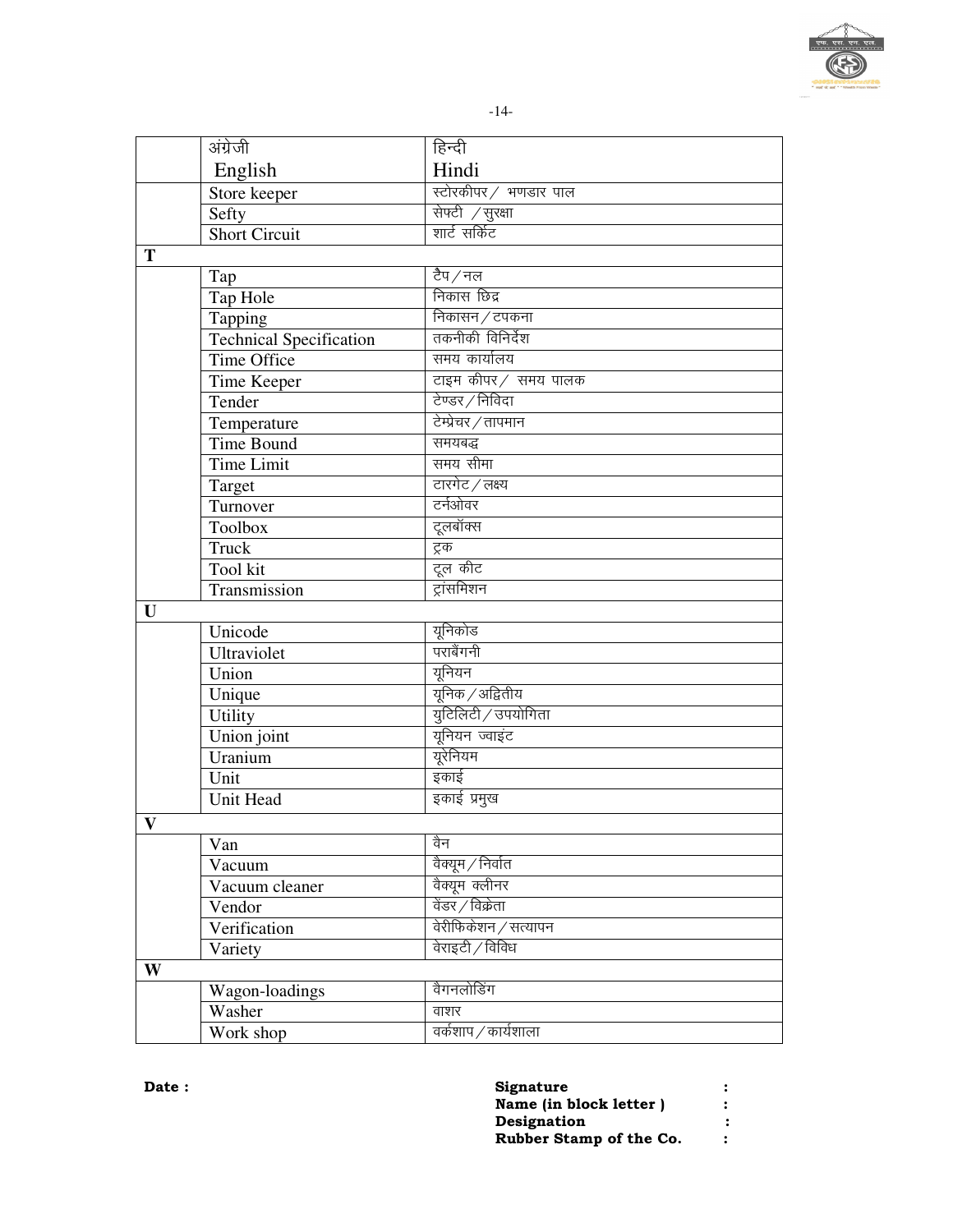

| अंग्रेजी            | हिन्दी                   |  |
|---------------------|--------------------------|--|
| English             | Hindi                    |  |
| Worker              | वर्कर / मजदूर            |  |
| Waste flu gas       | अपशिष्ट फ्लू गैस         |  |
| Water circulation   | जल परिसंचरण              |  |
| Water cooler        | वाटर कूलर                |  |
| Work through slag   | वर्कथू स्लैग             |  |
| Water supply        | वाटर सप्लाई / जल आपूर्ति |  |
| Watch man           | वॉचमैन / सुरक्षा प्रहरी  |  |
|                     |                          |  |
| X-erox              | जेरोक्स / छायाप्रति      |  |
| X-ray               | एक्स-रे / क्ष-किरण       |  |
|                     |                          |  |
| Yield               | प्राप्ति, लब्धि          |  |
| Yard                | यार्ड                    |  |
| Yield point         | पराभव बिंदु              |  |
| <b>Yield stress</b> | पराभव प्रतिबल            |  |
|                     |                          |  |
| Zero deflection     | शून्य विक्षेप            |  |
| Zero strength       | शून्य सामर्थ्य           |  |
| Zig-Zag             | टेड़ा मेड़ा/वक           |  |
| Zinc Bloom          | <u>जिंक</u> ब्लूम        |  |
|                     |                          |  |

अंचल नियंत्रण जिंक $/$ जस्ता

Date:

Zone Control

Zink

 $\overline{\mathbf{X}}$ 

 $\overline{\mathbf{Y}}$ 

 $\overline{z}$ 

| Signature               |   |
|-------------------------|---|
| Name (in block letter ) | ∶ |
| Designation             | : |
| Rubber Stamp of the Co. | ∶ |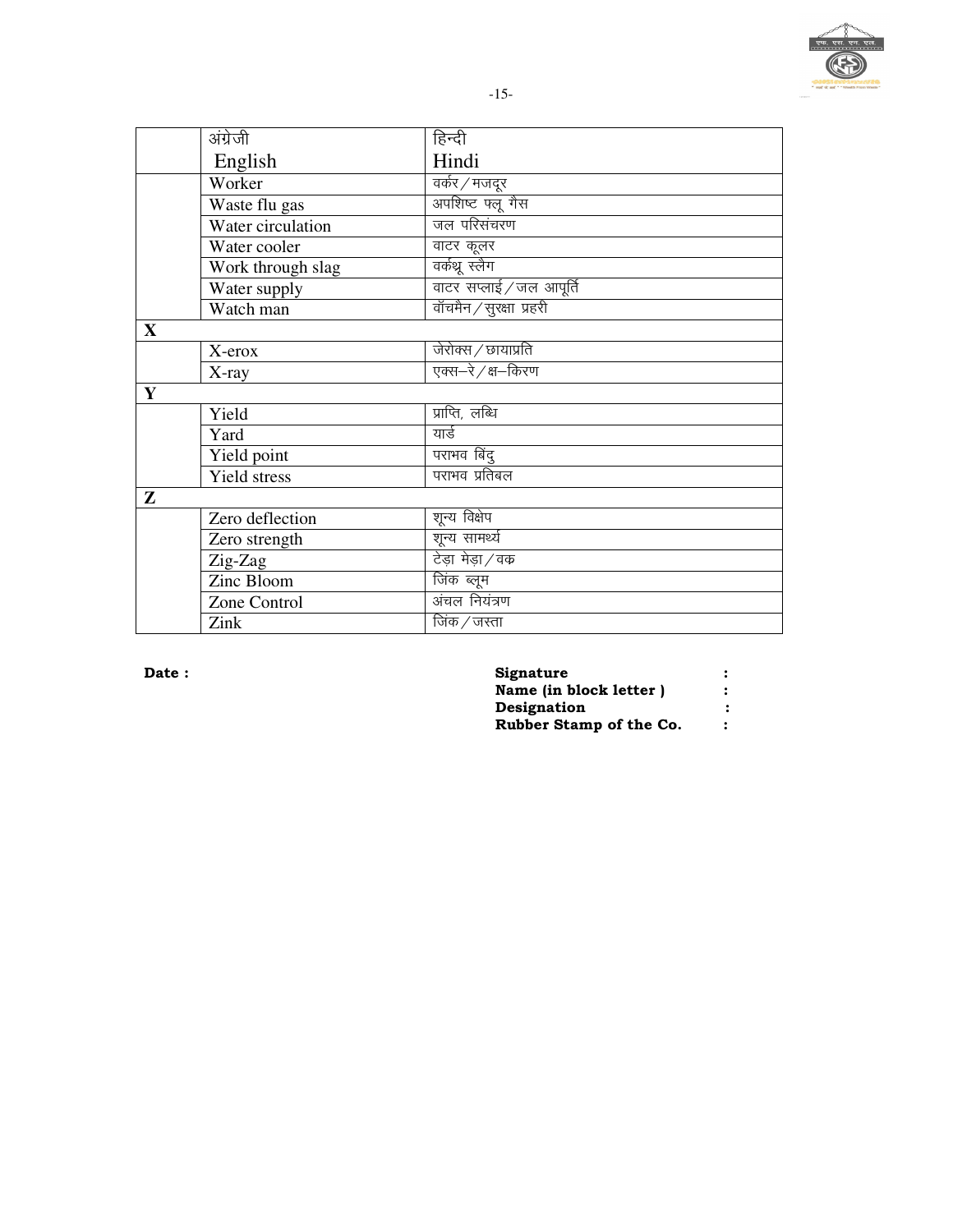

-16-

## <u>फेरो स्क्रैप निगम लिमिटेड में प्रयुक्त पदनाम</u>

| 1.  | प्रबंध निदेशक            | मैनेजिंग डायरेक्टर (एमडी) / Managing Director       |
|-----|--------------------------|-----------------------------------------------------|
| 2.  | कार्यपालक निदेशक         | एक्जीक्टीव डायरेक्टर(ईडी) / Executive Director      |
| 3.  | मुख्य महाप्रबंधक         | चीफ जनरल मैनेजर (सीजीएम) / Chief General Manager    |
| 4.  | महाप्रबंधक               | जनरल मैनेजर (जीएम) / General Manager                |
| 5.  | उप–महाप्रबंधक            | डिप्टी जनरल मैनेजर (डीजीएम) / Dy.General Manager    |
| 6.  | सहायक महाप्रबंधक         | असिसटेंट जनरल मैनेजर(एजीएम) / Asst. General Manager |
| 7.  | वरिष्ठ प्रबंधक           | सीनियर मैनेजर / Sr.Manager                          |
| 8.  | प्रबंधक                  | मैनेजर / Manager                                    |
| 9.  | उप प्रबंधक               | डिप्टी मैनेजर / Dy Manager                          |
| 10. | सहायक प्रबंधक            | असिसटेंट मैनेजर /(एएम)Asst.Manager                  |
| 11. | कनिष्ठ प्रबंधक           | जूनियर मैनेजर / जेएम Jr. Manager                    |
| 12. | कार्यपालक                | एक्जीक्यूटिव / Executive                            |
| 13. | राजभाषा अधिकारी          | राजभाषा अधिकारी / Rajbhasha Adhikari                |
| 14. | कार्यपालक—पदनामित        | एक्जीक्यूटिव डिजिग्नेट / Executive-Designate        |
| 15. | केन प्रचालक              | Crane Operator                                      |
| 16. | सेपरेटर प्रचालक          | Separator Operator                                  |
| 17. | डोजर प्रचालक             | Dozar Operator                                      |
| 18. | डीपीएल प्रचालक           | <b>DPL</b> Operator                                 |
| 19. | लांसर / गैस–कटर          | Lancer/Gascutter                                    |
| 20. | हेल्पर                   | Helper                                              |
| 21. | सहायक फोरमैंन ⁄ समय पालक | Asstt.Foreman/Time Keeper                           |
| 22. | रिगर                     | Rigger                                              |
| 23. | मैकेनिक                  | Machanic                                            |
| 24. | लुब इंचार्ज              | Lub Incharge                                        |
| 25. | इलेक्ट्रीशियन            | Electrician                                         |
| 26. | आटो इलेक्ट्रीशियन        | Auto Electrician                                    |
| 27. | वेल्डर ∕ गैस कटर         | Weldar/Gascutter                                    |
| 28. | टर्नर /मशीनिस्ट          | Turner/machinist                                    |
| 29. | टेक्नीशियन               | Technician                                          |
| 30. | भण्डार पाल               | Store Keeper                                        |
| 31. | मेटेरियल चेजर            | Material Chaser                                     |
| 32. | स्टोर क्लीनर / हेल्पर    | Store Cleaner/Helper                                |
| 33. | आशुलिपिक / नीजि सहायक    | Steno/Personal Asstt.                               |
| 34. | प्रधान सहायक             | Head Asstt.                                         |
| 35. | सहायक                    | Assistant                                           |
| 36. | सहायक पदनामित            | Assistant-Designate                                 |
| 37. | ड्राफ्टस्मैन             | Drftsman                                            |
| 38. | कर्यालय परिचर            | <b>Office Attendant</b>                             |
| 39. | स्वीपर / क्लीनर          | Sweeper/Cleaner                                     |
| 40. | सुरक्षा प्रहरी           | <b>Security Guard</b>                               |
| 41. | वरिष्ठ चालक              | Sr.Driver                                           |
| 42. | चालक                     | Driver                                              |
|     |                          |                                                     |

| <b>Date :</b> | Signature               |  |
|---------------|-------------------------|--|
|               | Name (in block letter)  |  |
|               | Designation             |  |
|               | Rubber Stamp of the Co. |  |
|               |                         |  |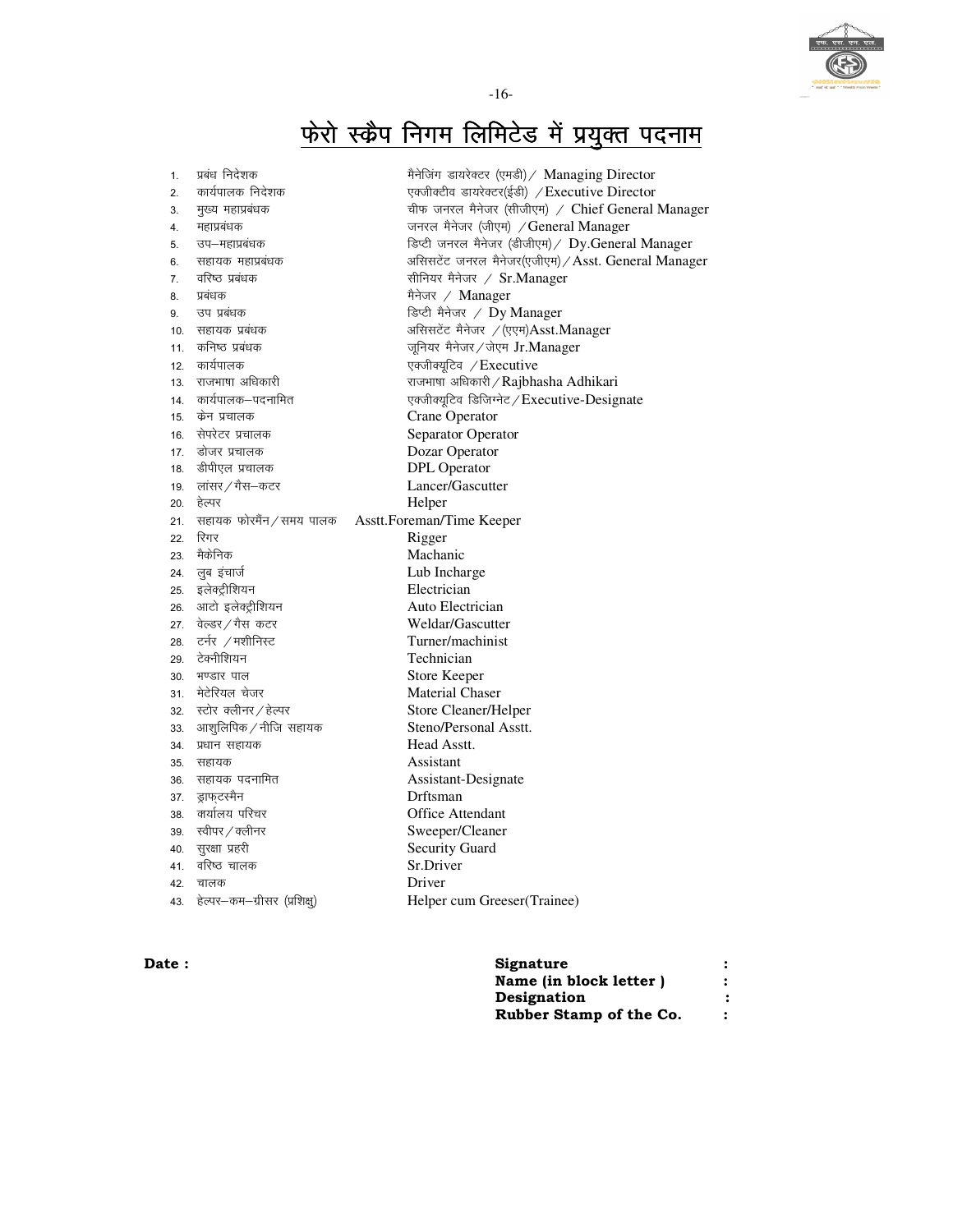

प्रबंध निदेशक सचिवालय परियोजना एवं वाणिज्यिक संचालन अनुरक्षण वित्त एवं लेखा सामग्री प्रबंधन कार्मिक एवं प्रशासन विधि सतर्कता प्रणाली विश्लेषक एवं कार्यक्रमक परियोजना अभियांत्रिकी अभिकल्प व विकास कंपनी सचिवालय राजभाषा विभाग

Managing Director Secretariat Project & Commercial Operation Maintenance Finance & Account Materials Managment Personnel & Administration  $\rm Law$ Vigilance System Analyst & Program Project Engineering Design and Development Company Secretariat Rajbhasha Vibhag/Official Language Cell

Date:

| Signature               |  |
|-------------------------|--|
| Name (in block letter)  |  |
| Designation             |  |
| Rubber Stamp of the Co. |  |

 $-17-$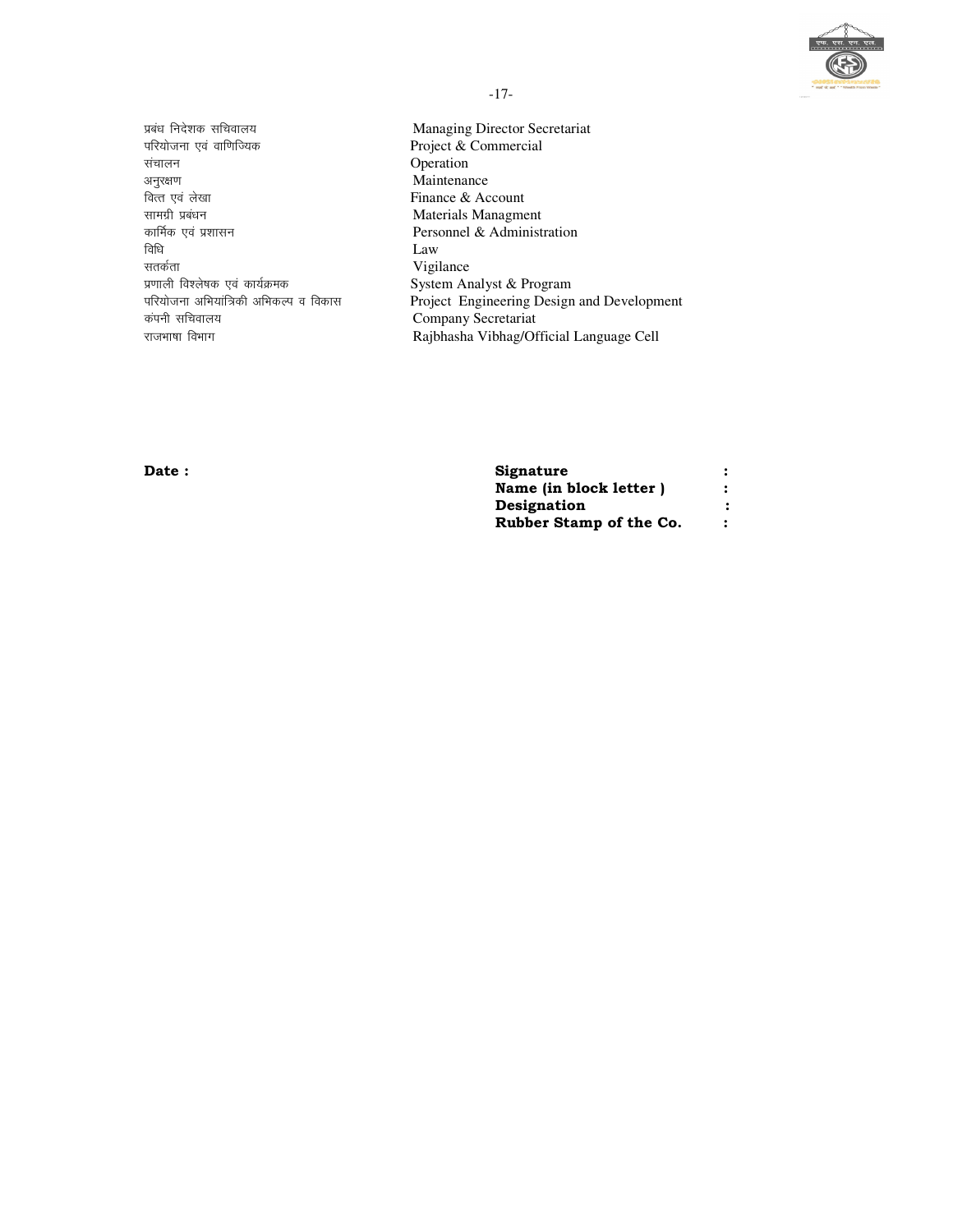

#### ANNEXURE-I

#### **TERMS & CONDITIONS**

- 1. **Rates :-** The rates quoted by the tenderer should remain firm till completion of the work order. Offer with rate escalation clause will be summarily rejected.
- 2. **Validity :-** The quotation should be valid for a period of **90 days** from the date of opening of the techno-commercial bids.
- 3. **Delivery :-** Within 30 days from date of receipt of approved proof. Tenderer have to submit proof copy to our **P&A Deptt.** and after obtaining approval from our **P&A Deptt.,** tenderer may process for final printing. All these formalities have to be completed within the scheduled delivery period. Time taken by our **P&A Deptt.** for approval of proof will not be considered for calculation of days for liquidated damages.
- 4. **GST :-** Tenderers are requested to provide GST details as per Annexure-I & II & also mention the percentage of GST applicable separately.
- 5. **GST Registration :-** Tenderers shall ensure that their GST registration and GST No. is valid and active at the time of opening of the tender.

If in case the GST status is found invalid & not active, their offer is liable for rejection.

- 6. **Preference to "Make in India" :-** Preference to Make in India will be given as per Annexure-III. Tenderers have to submit signed and stamped Annexure-III.
- 7. **Payment terms :-** 100% payment shall be made within **30 days** from the date of submission of your bill along with material(s) receipted challan duly certified by our **P&A Deptt.**.
- 8. **Supply of material/Bills :-** The place of supply of material/services and place of submission of bill should be one and same i.e. Billed to & shipped to should be one and same. Tenderer should submit GST return mentioning the GST number of the State where the material has been supplied or services has been provided.

"**The party has to submit GST Compliance Invoice & in case Liquidated damage is applicable, then GST on Liquidated damage will also be recovered from the party**".

9. **Banker's Details :-** Tenderers are requested to state **Banker's Name**, **Branch**, **Account No**., **IFS Code** and **PAN No.** for remittance of **payment though NEFT/RTGS**.

| Date: | Signature               |  |
|-------|-------------------------|--|
|       | Name (in block letter)  |  |
|       | Designation :           |  |
|       | Rubber Stamp of the Co. |  |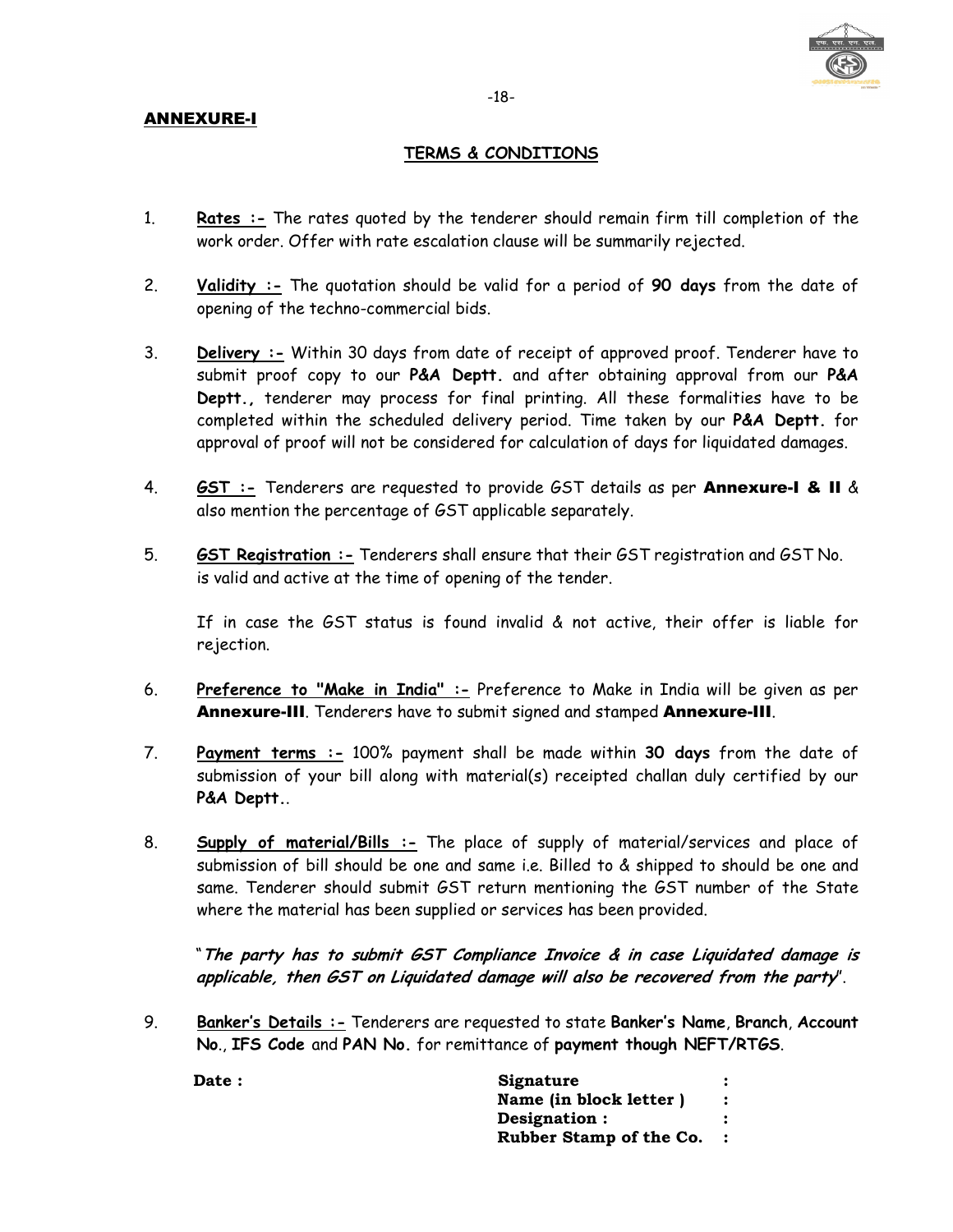

- 10. **Guarantee :-** The material(s) supplied by the successful tenderer should be fully guaranted against any defects in make/brand, quality and/or workmanship. If any defects are noticed during the delivery time, the same should be replaced by the successful tenderer free of cost within 7 days of receipt of defective material(s).
- 11. **Liquidated damages :-** Penalty @ 1/2% per week of the value of work order shall be charged for delay in completion of the work beyond the scheduled job completion period which will be stipulated in the work order subject to a maximum of 5% of the value of the work order. Proportionate penalty for delay for part of a week shall also be charged. The penalty falling due shall be recoverable from your bill(s).

However, L.D. is exempted on account of force majeure conditions i.e. Lockout, Strike, Transporter's strike, Riot, Civil War, Restrictions imposed by Govt. and acts of God like Flood, Earthquake, fire etc. which are beyond the tenderer's control.

- 12. **Risk Purchase :-** In the event, the successful tenderer fails to execute the work order, FSNL reserves the right to get the same executed through some other source and the extra cost thereof including the duties and taxes shall be recoverable from the successful tenderer. Your offer shall be rejected if this Risk Purchase clause is not accepted.
- 13. **Disputes :-** Should any dispute as regards quality, quantity, specification, interpretations of the work order terms or methodology for execution of work arise, the decision of FSNL will be final and binding upon the tenderer.
- 14. **Removal of doubts :-** In respect of any matter concerning the working under the work order, not specifically provided on the work order, the decision of the competent authority of FSNL shall be conclusive and binding on the tenderer.
- 15. **Arbitration :-** All disputes or differences whatsoever arising between the parties out of or relating to the construction, meaning and operation or effect of this contract or the breach thereof shall be settled by arbitration in accordance with the Rules of Arbitration of the Indian Council of Arbitration and the award made in pursuance thereof shall be binding on the parties.
- 16. **Tender acceptance :-** FSNL does not bind itself to accept the lowest in our of the tender and reserves the right to reject any or all the tender, reduce or increase the quantities without assigning any reasons whatsoever.
- 17. Quotation containing any other conditions other than those stated herein will be treated as conditional offer, which may be rejected.

| Date : | Signature               |  |
|--------|-------------------------|--|
|        | Name (in block letter)  |  |
|        | Designation :           |  |
|        | Rubber Stamp of the Co. |  |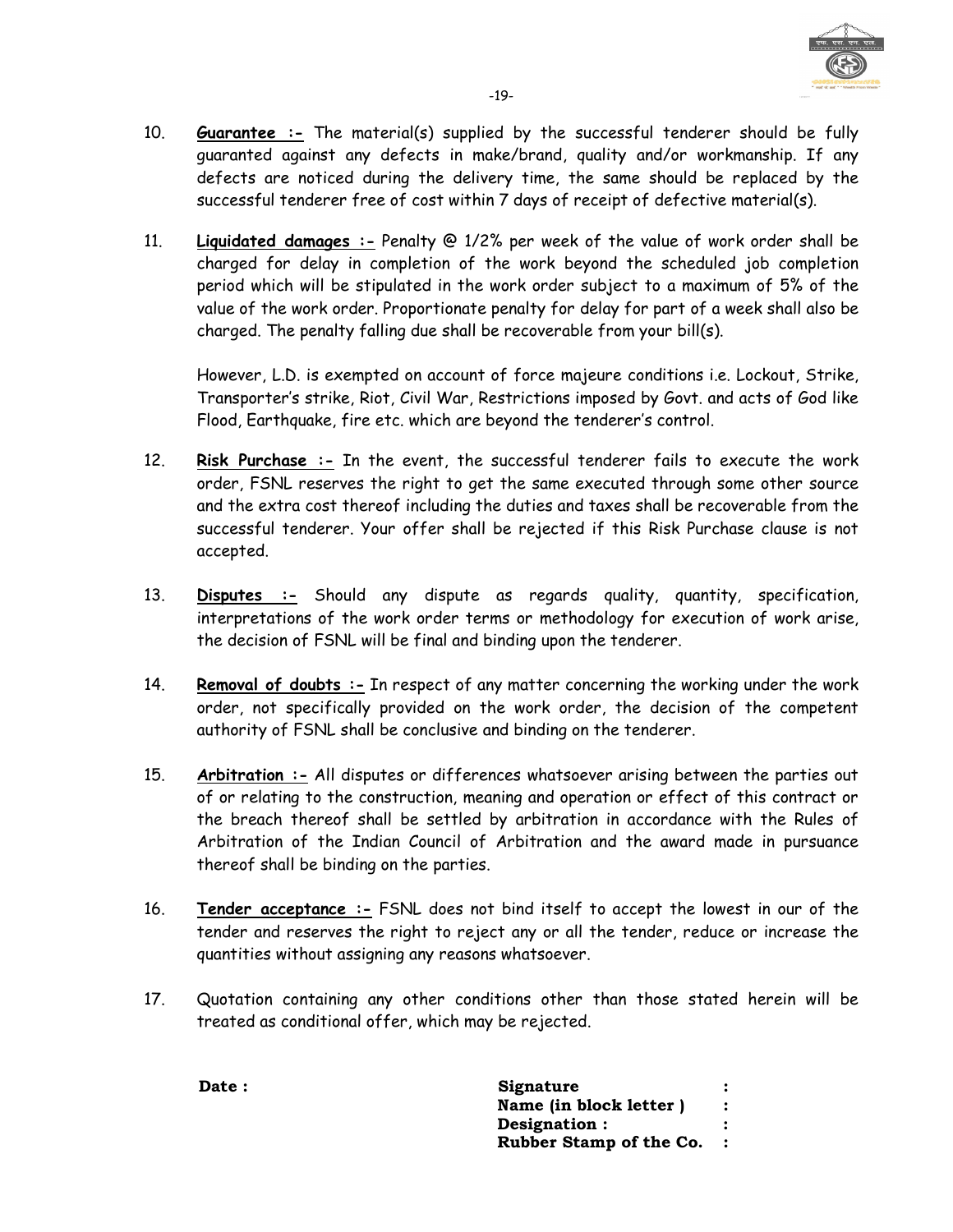

- 18. **Environment, health and safety of the organization :-** The job as stipulated in this enquiry should not adversely affect the environment, health and safety of the organization.
- 19. **MSME :-** Tenderer(s) falling under MSME category and having valid registration certificate with NSIC, are required to submit registration certificate to enable us to consider under MSME, so that applicable benefits/facilities shall be provided as per procurement policy of Government of India.

"**All MSEs will have to make declaration of Udyog Adhar Memorandum (UAM) number on Central Public Procurement Portal (CPPP), failing which such bidders will not be able to enjoy the benefits as per Public Procurement Policy for MSEs order, 2012 for tenders invited electronically through CPPP**".

- 20. **Termination of work order :-** FSNL reserves the right to be terminate the work order at 15 days notice without assigning any reason(s) or incurring any liability thereby.
- 21. **Blacklisting :-** The tenderer hereby declares that they have never been blacklisted and/or there were no debarring action against them by any Govt. organization/ CPSE/ Court. Further vendors who are found blacklisted at any later stage their bid/offer shall be liable for cancellation.

Also those vendors who cannot execute the job/supply as per the order, FSNL in its sole discretion reserves the right to cancel the order and blacklist the firm without any notice.

- 22. **Jurisdiction :-** Disputes if any, arising out of this transaction are subject to provisions of competent court having jurisdiction over Durg.
- 23. **Regret letter :-** Please forward your regret letter in case you do not wish to quote.

**All the above terms & conditions are acceptable to us.**

**Date :** Signature **Name (in block letter ) : Designation : : Rubber Stamp of the Co. :**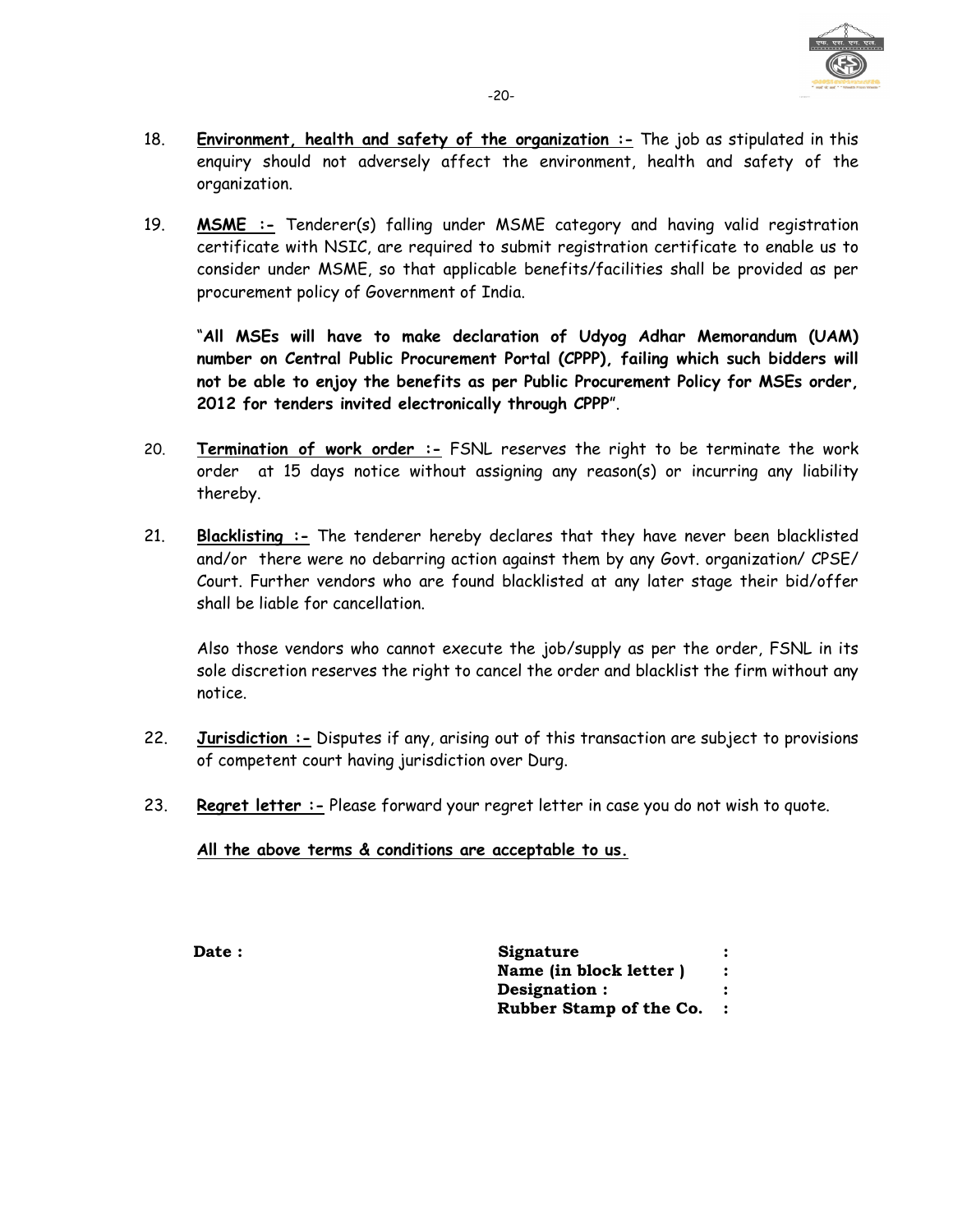

#### ANNEXURE-II

|  |                                                                               |  | Please indicate the @ % of GST applicable and provide copy of GST Registration Certificate. |
|--|-------------------------------------------------------------------------------|--|---------------------------------------------------------------------------------------------|
|  | Tenderers are requested to provide following information for GST Compliance:- |  |                                                                                             |

|             | Name of<br>Authorised<br>Person under<br>GST with<br>Mobile No. &<br>Email ID. | Place of Business                        |                                           | <b>GST Regn</b> | Whether<br>under<br>Composition<br>Scheme |    | <b>HSN</b><br>Code<br>No. |
|-------------|--------------------------------------------------------------------------------|------------------------------------------|-------------------------------------------|-----------------|-------------------------------------------|----|---------------------------|
| Vendor Name |                                                                                | Principal<br>Place of<br><b>Business</b> | Additional<br>Place of<br><b>Business</b> | No.<br>(GSTIN)  | Yes                                       | No |                           |
|             |                                                                                |                                          |                                           |                 |                                           |    |                           |
|             |                                                                                |                                          |                                           |                 |                                           |    |                           |
|             |                                                                                |                                          |                                           |                 |                                           |    |                           |
|             |                                                                                |                                          |                                           |                 |                                           |    |                           |
|             |                                                                                |                                          |                                           |                 |                                           |    |                           |
|             |                                                                                |                                          |                                           |                 |                                           |    |                           |
|             |                                                                                |                                          |                                           |                 |                                           |    |                           |
|             |                                                                                |                                          |                                           |                 |                                           |    |                           |

| <b>Date :</b> | Signature               |  |
|---------------|-------------------------|--|
|               | Name (in block letter)  |  |
|               | Designation :           |  |
|               | Rubber Stamp of the Co. |  |
|               |                         |  |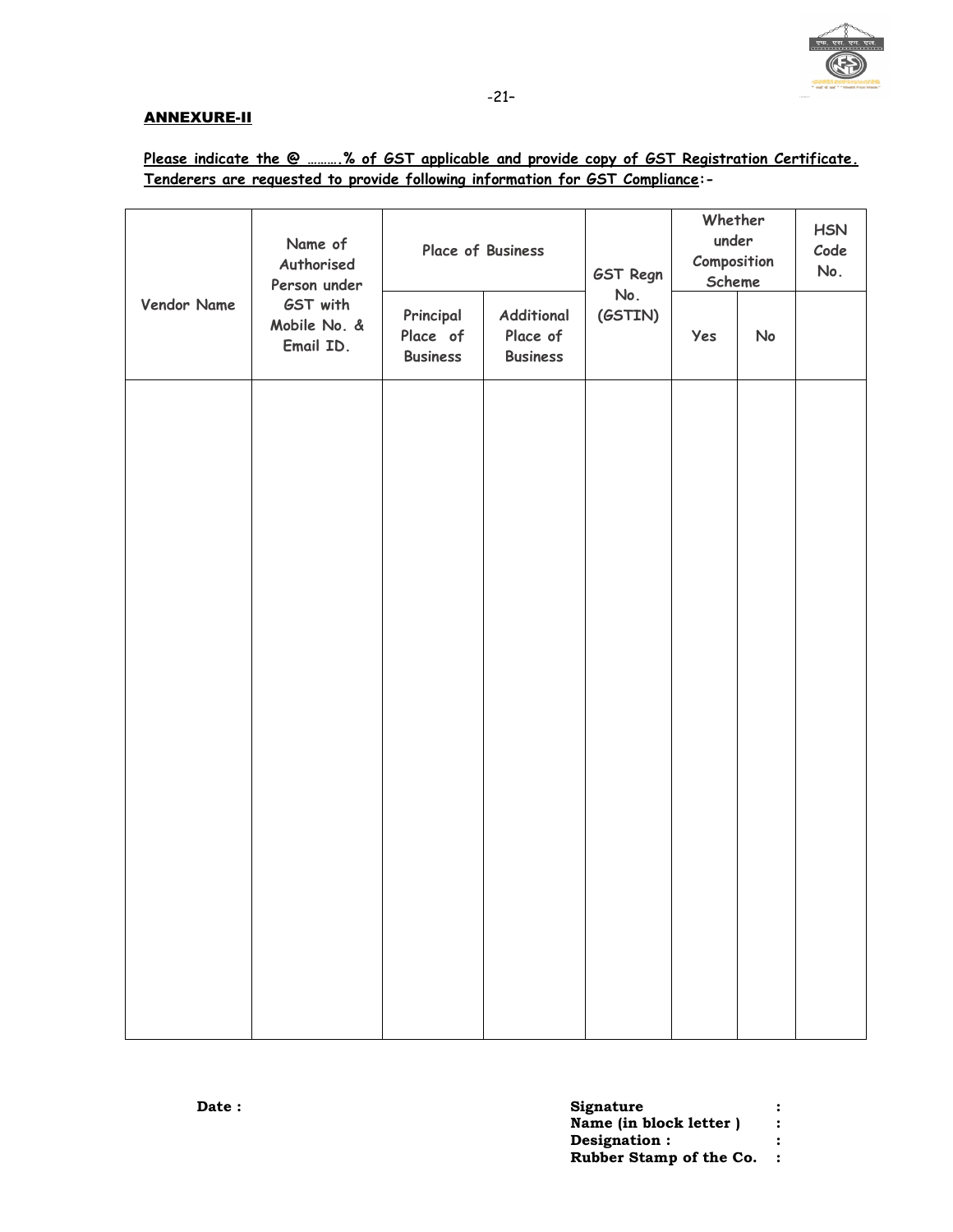#### ANNEXURE-III



#### -22–

#### **Following undertaking is to be provided by Contractor/ vendor's at the time of submission of quotation :-**

- 1. (a) We agree to do all things not limited to providing GST invoices or other documentation as per GST law relating to the above supply, payment of taxes, timely filling of valid statutory returns for tax period on the Goods and Service tax portal etc. that may be necessary to match the invoice on GST common portal and enable FSNL to claim input tax credit in relation to any GST payable under this Agreement or in respect of any supply/ service under this agreement.
	- (b) In case the Input Tax Credit of GST is denied or demand is recovered from FSNL on account of any non- compliance by the vendor/supplier/contractor, including non-payment of GST charged and recovered, the contractor shall indemnify FSNL in respect of all claims of tax, penalty and/or interest, loss, damages, costs, expenses and liability that may arise due to such noncompliance.
	- (c) Contractor/Vendor shall maintain high GST compliance rating track record at any given point of time.
	- (d) The Contractor/ Vendor shall avail the most beneficial notification, abatements, exemptions etc., if any, as applicable for the supplies/services under the Goods and Service Tax.
- 2. Any invoice issued in favour of FSNL shall contain the following particulars:
	- a. Name, address and GSTIN of the supplier;
	- b. Serial number of the invoice;
	- c. Date of issue;
	- d. Name, address and GSTIN of the recipient (FSNL Unit/C.O)
	- e. Name and address of the recipient and the address of the delivery, along with the State and its code,"
	- f. HSN code of goods or Accounting Code of services;
	- g. Description of goods or services;
	- h. Quantity in case of goods and unit or Unique Quantity Code thereof;
	- i. Total value of supply of goods or services or both;
	- j. Taxable value of supply of goods or services or both taking into discount or abatement if any;"
	- k. Rate of tax (Central Tax, State Tax, Integrated Tax (for inter-state supply), Union Territory Tax or cess);"
	- l. Amount of tax charged in respect of taxable goods or services (Central Tax, State Tax, Integrated Tax (for inter-state supply), Union Territory Tax or cess);"
	- m. Place of supply along with the name of State, in case of supply in the course of inter-state trade or commerce;"
	- n. Address of the billing where the same is different from the place of supply.
	- o. Signature or digital signature of the supplier or his authorised representative on Invoice.

| Signature               |  |
|-------------------------|--|
| Name (in block letter)  |  |
| Designation :           |  |
| Rubber Stamp of the Co. |  |
|                         |  |